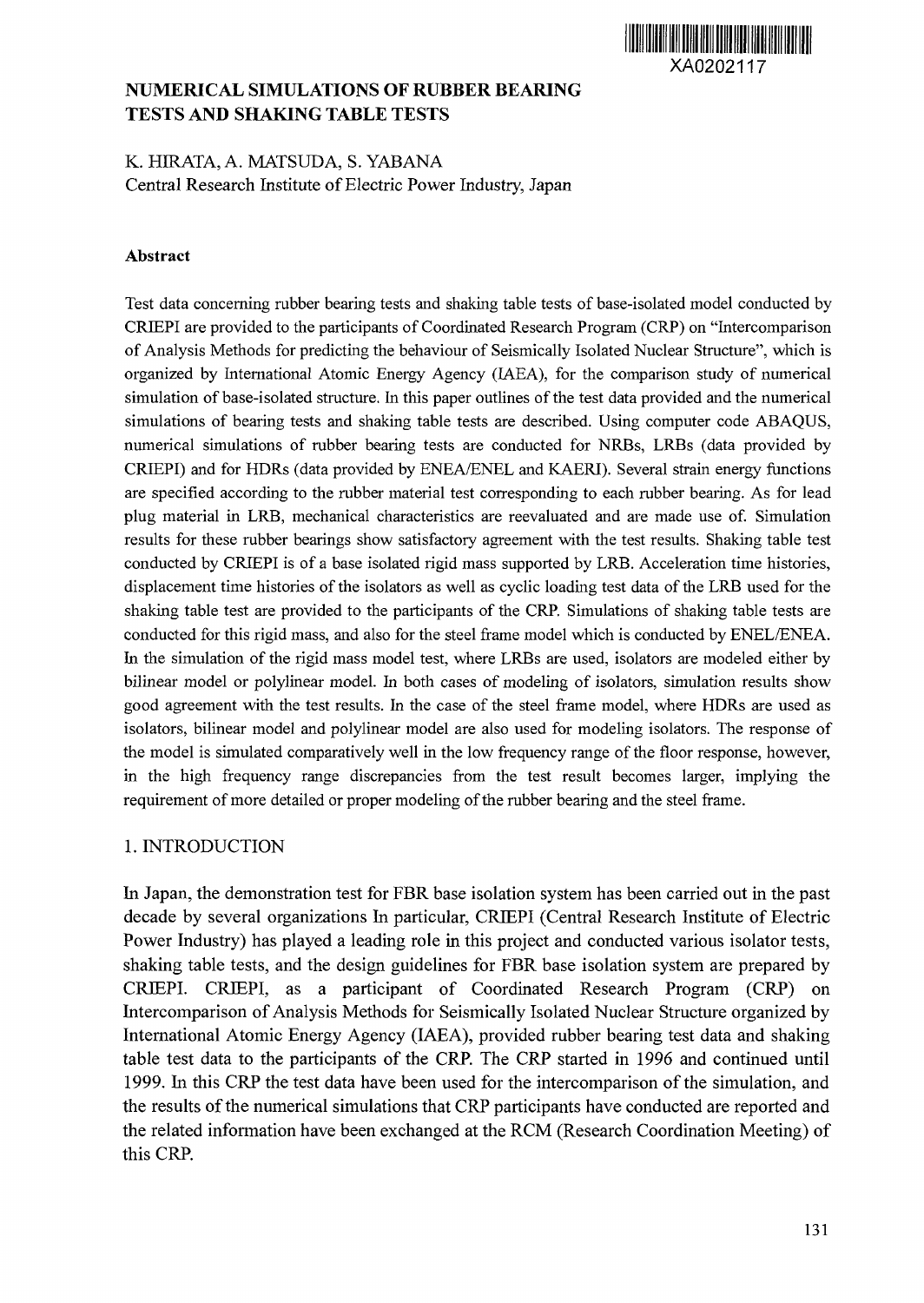### 2. RUBBER BEARING TESTS CONDUCTED IN CRIEPI

## **2.1. Testing facilities**

Static two-dimensional loading test machine designed and manufactured especially for testing isolation element was used (Fig. 1). The machine is composed of two actuators giving axial and shear force to test specimens, and the actuators are controlled under load control mode and/or displacement control mode. Maximum available load of each actuator is 600 tons. Maximum shear displacement available is  $\pm 600$  mm (bi-directional mode) or 1200 mm (unidirectional mode), and maximum axial displacement available is  $\pm$  350 mm (bi-directional mode) or 700 mm (unidirectional mode). By using this machine full-scale rubber bearing tests and scale model tests have been conducted. Even using this test machine it is impossible to give rubber bearings large deformation to cause rupture, and scale-models of rubber bearing are used for the break test.



Fig. 1 Schematic view of static test machine

## **2.2. Specifications and geometrical data of NRB**

Full-scale NRB presumed to be used for the FBR building is 1600 mm in diameter and its design vertical load is 500-1000 tons. Test data for the scale models of NRB (Scale: 1/1.58 and 1/3.168) [8][12][13] are used for the comparative study between the experiment and the numerical simulation.

Specifications and geometrical data of the scale models of the NRB are as follows.

(1)200 ton NRB [Specifications]

- Design vertical load: 200 tons (1/1.58 scale model of prototype 500 tons bearing)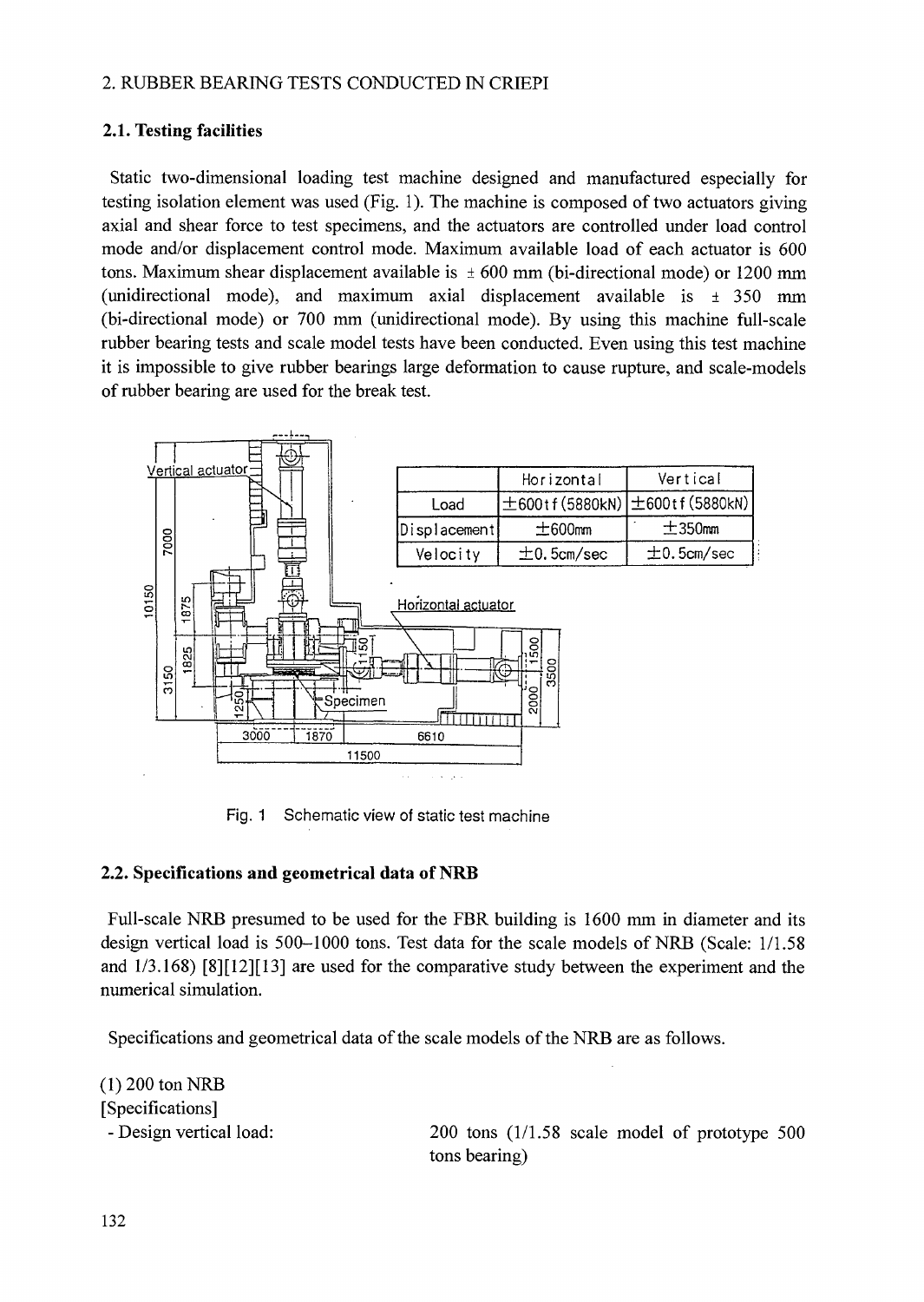| $0.5$ Hz (Th = 2 sec)<br>- Horizontal frequency fh of Prototype:<br>- Vertical frequency fv of Prototype:<br>$>20$ Hz<br>6 kgf/cm <sup>2</sup><br>- Shear modulus G<br>[Geometrical data]<br>- Thickness of rubber sheet:<br>5.7 mm<br>- Number of rubber layers:<br>25 |  |
|-------------------------------------------------------------------------------------------------------------------------------------------------------------------------------------------------------------------------------------------------------------------------|--|
|                                                                                                                                                                                                                                                                         |  |
|                                                                                                                                                                                                                                                                         |  |
|                                                                                                                                                                                                                                                                         |  |
|                                                                                                                                                                                                                                                                         |  |
|                                                                                                                                                                                                                                                                         |  |
|                                                                                                                                                                                                                                                                         |  |
| - Thickness of rubber layers:<br>142.5 mm $(5.7 \text{ mm} \times 25)$                                                                                                                                                                                                  |  |
| - Thickness of steel plate:<br>$3.1 \text{ mm}$                                                                                                                                                                                                                         |  |
| - Number of steel plates:<br>24                                                                                                                                                                                                                                         |  |
| - Diameter of rubber D:<br>1012 mm                                                                                                                                                                                                                                      |  |
| - Inner diameter of rubber $D_i$ :<br>126 mm                                                                                                                                                                                                                            |  |
| - Primary shape factor Sc1:<br>38.9                                                                                                                                                                                                                                     |  |
| $(2)$ 50 ton NRB                                                                                                                                                                                                                                                        |  |
| [Specifications]                                                                                                                                                                                                                                                        |  |
| - Design vertical load:<br>50 tons $(1/3.168$ scale model of prototype 500                                                                                                                                                                                              |  |
| tons                                                                                                                                                                                                                                                                    |  |
| bearing)                                                                                                                                                                                                                                                                |  |
|                                                                                                                                                                                                                                                                         |  |
| 25 kgf/cm <sup>2</sup><br>- Design vertical stress:                                                                                                                                                                                                                     |  |
| - Horizontal frequency fh of Prototype:<br>$0.5$ Hz (Th = 2sec)                                                                                                                                                                                                         |  |
| - Vertical frequency fv of Prototype:<br>$>20$ Hz                                                                                                                                                                                                                       |  |
| 6 kgf/cm <sup>2</sup><br>- Shear modulus G                                                                                                                                                                                                                              |  |
| [Geometrical data]                                                                                                                                                                                                                                                      |  |
| - Thickness of rubber sheet:<br>$2.8$ mm                                                                                                                                                                                                                                |  |
| - Number of rubber layers:<br>25                                                                                                                                                                                                                                        |  |
| - Total thickness of rubber layers:<br>70 mm $(2.8 \text{ mm} \times 25)$                                                                                                                                                                                               |  |
| - Thickness of steel plate:<br>$1.6 \text{ mm}$                                                                                                                                                                                                                         |  |
| - Number of steel plates:<br>24                                                                                                                                                                                                                                         |  |
| - Diameter of rubber D:<br>506 mm                                                                                                                                                                                                                                       |  |
| - Inner diameter of rubber $D_i$<br>63 mm                                                                                                                                                                                                                               |  |

### **2.3. Specifications and geometrical data of LRB with thin lead plug**

Full-scale LRB presumed to be used for the FBR building is 1600 mm in diameter and its design vertical load is 500-1000 tons. Test data on the scale model of LRB (Scale: 1/1.83 and 1/3.16) [8][12][13] are used for the comparative study between the experiment and the numerical simulation.

Specifications and geometrical data of the scale models of the LRB are as follows.

(1)150 ton LRB [Specifications]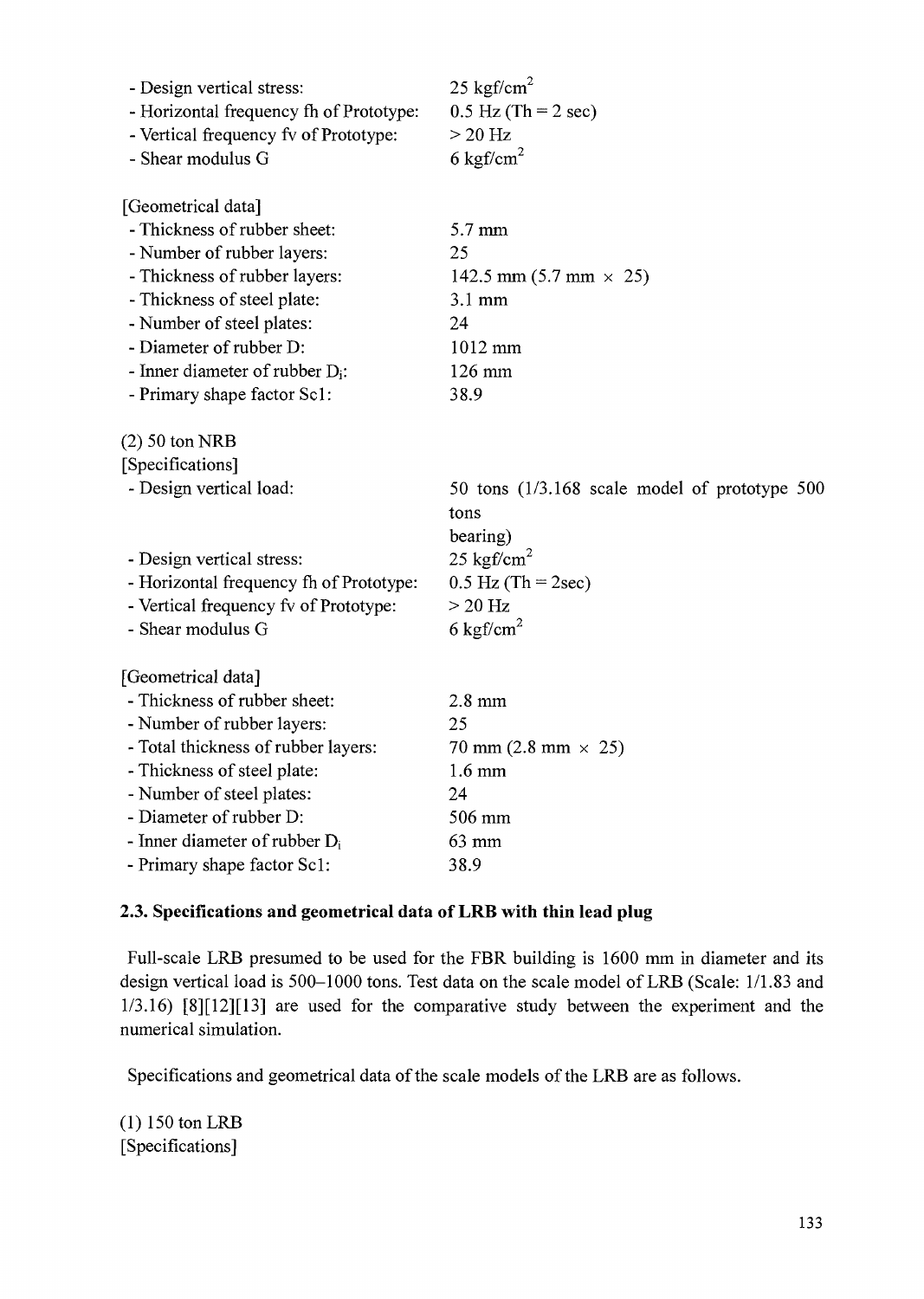| - Design vertical load:                              | 150 tons (1/1.83 scale model of prototype 500     |
|------------------------------------------------------|---------------------------------------------------|
|                                                      | tons                                              |
|                                                      | bearing)                                          |
| - Design vertical stress:                            | $25 \text{ kgf/cm}^2$                             |
| - Horizontal frequency fh of Prototype:              | $0.5$ Hz (Th = 2 sec)                             |
| - Vertical frequency fv of Prototype:                | $>$ 20 Hz                                         |
| - Shear modulus G                                    | 6 kgf/cm <sup>2</sup>                             |
| [Geometrical data]                                   |                                                   |
| - Thickness of rubber sheet:                         | 4.9 mm                                            |
| - Number of rubber layers:                           | 25                                                |
| - Total thickness of rubber layers:                  | 122.5 mm (4.9 mm $\times$ 25)                     |
| - Thickness of steel plate:                          | $3.1 \text{ mm}$                                  |
| - Number of steel plates:                            | 24                                                |
| - Diameter of rubber D:                              | 876 mm                                            |
| - Inner diameter of rubber $D_i$ :                   | 98 mm                                             |
| - Diameter of lead plug                              | 98 mm                                             |
| - Height of lead plug                                | $>196.9$ mm                                       |
| - Primary shape factor Sc1:                          | 39.4                                              |
| $(2)$ 50 ton LRB                                     |                                                   |
| [Specifications]                                     |                                                   |
| - Design vertical load:                              | 50 tons (1/3.16 scale model of prototype 500 tons |
|                                                      | bearing)                                          |
| - Design vertical stress:                            |                                                   |
|                                                      | 25 kgf/cm <sup>2</sup>                            |
| - Horizontal frequency fh of Prototype:              | $0.5$ Hz (Th = 2sec)                              |
| - Vertical frequency fv of Prototype:                | $>20$ Hz                                          |
| - Shear modulus G                                    | 6 kgf/cm <sup>2</sup>                             |
| [Geometrical data]                                   |                                                   |
| - Thickness of rubber sheet:                         | $2.8 \text{ mm}$                                  |
| - Number of rubber layers:                           | 25                                                |
| - Total thickness of rubber layers:                  | 70 mm $(2.8 \text{ mm} \times 25)$                |
| - Thickness of steel plate:                          | $1.6 \text{ mm}$                                  |
| - Number of steel plates:                            | 24                                                |
| - Diameter of rubber D:                              | 506 mm                                            |
| - Inner diameter of rubber $D_i$ :                   | 57 mm                                             |
| - Diameter of lead plug                              | 57 mm                                             |
| - Height of lead plug<br>- Primary shape factor Sc1: | $> 108.4$ mm<br>39.4                              |

# **2.4. Specifications and geometrical data of LRB with thick lead plug**

LRB described in the subsection 2.3 has comparatively thin lead plug. Diameter ratio of the lead plug to the rubber is 1:8.9 (= 98 mm: 876 mm) and there arises a question that the accuracy of the simulation on lead plug part may not influence the simulated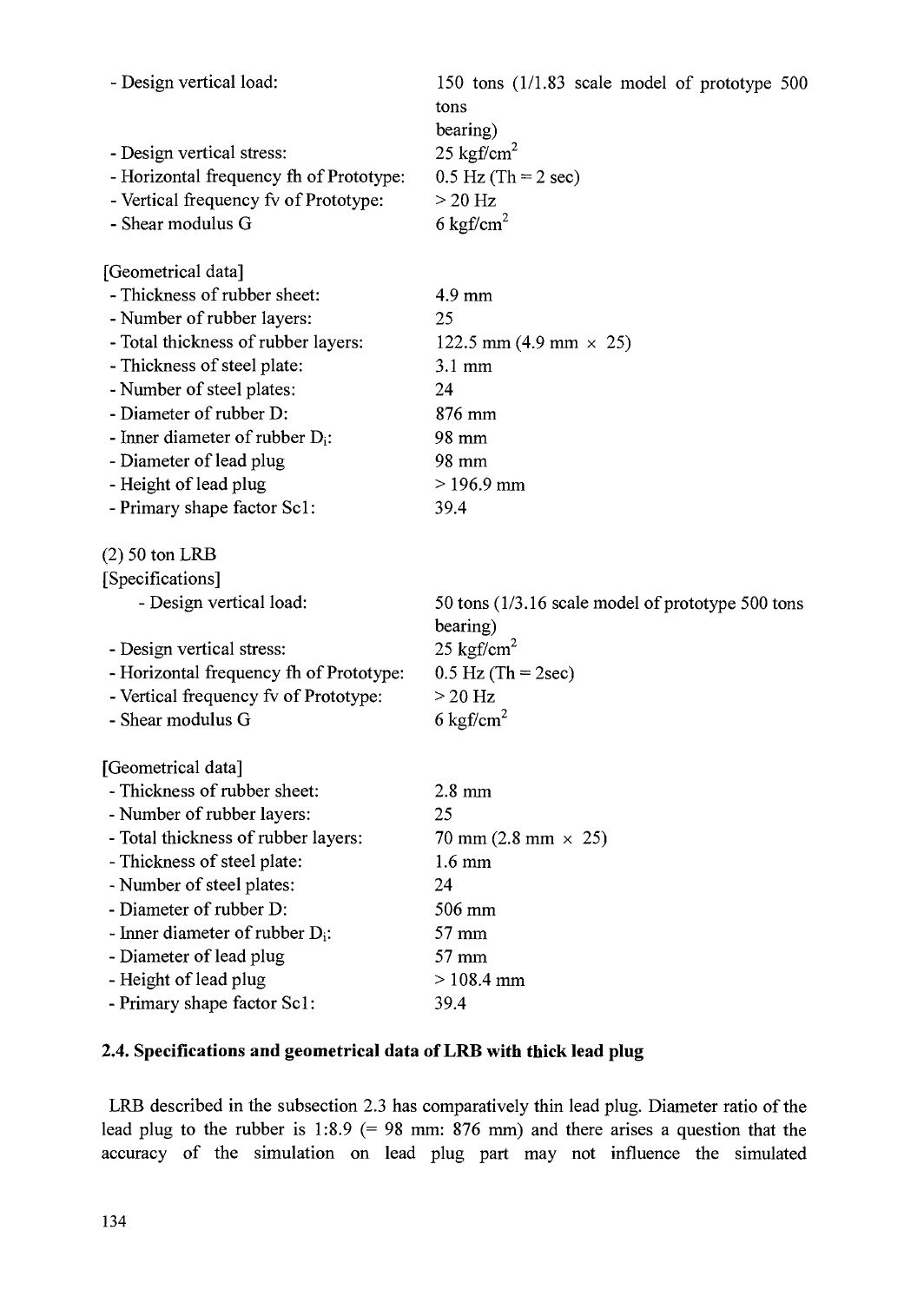force-displacement relationship of LRB as a whole. For this reason test data of LRB with thick lead plug was provided by JAERI/CRIEPI, in which the diameter ratio of lead plug to rubber is 1:4, for additional case of numerical simulation.

Specifications and geometrical data of the scale models of these LRB are as follows.

(1)  $\phi$  500-LRB

| [Specifications]                        |                                                                      |
|-----------------------------------------|----------------------------------------------------------------------|
| - Design vertical load:                 | 181.25 tons (500/1200 scale model of prototype<br>1044 tons bearing) |
| - Design vertical stress:               | 100 kgf/cm <sup>2</sup>                                              |
| - Horizontal frequency fh of Prototype: | $0.25$ Hz (Th = 4 sec)                                               |
| - Vertical frequency fv of Prototype:   | 10 Hz                                                                |
| [Geometrical data]                      |                                                                      |
| - Thickness of rubber sheet:            | $3.6 \text{ mm}$                                                     |
| - Number of rubber layers:              | 23                                                                   |
| - Total thickness of rubber layers:     | 82.8 mm $(3.6 \text{ mm} \times 23)$                                 |
| - Thickness of steel plate:             | $2.5 \text{ mm}$                                                     |
| - Number of steel plates:               | 22                                                                   |
| - Diameter of rubber D:                 | 500 mm                                                               |
| - Inner diameter of rubber $D_i$ :      | $125 \text{ mm}$                                                     |
| - Diameter of lead plug                 | 125 mm                                                               |
| - Height of lead plug                   | 152.8mm                                                              |
| - Primary shape factor Sc1:             | 32.6                                                                 |
| (2) $\phi$ 280-LRB                      |                                                                      |
| [Specifications]                        |                                                                      |
| - Design vertical load:                 | 56.84 tons (280/1200 scale model of prototype<br>1044 tons bearing)  |
| - Design vertical stress:               | 100 kgf/cm <sup>2</sup>                                              |
| - Horizontal frequency fh of Prototype: | $0.25$ Hz (Th = 4 sec)                                               |
| - Vertical frequency fv of Prototype:   | 10 Hz                                                                |
| [Geometrical data]                      |                                                                      |
| - Thickness of rubber sheet:            | $2.0 \text{ mm}$                                                     |
| - Number of rubber layers:              | 23                                                                   |
| - Total thickness of rubber layers:     | 46 mm $(2.0 \text{ mm} \times 23)$                                   |
| - Thickness of steel plate:             | $2.5 \text{ mm}$                                                     |
| - Number of steel plates:               | 22                                                                   |
| - Diameter of rubber D:                 | 280 mm                                                               |
| - Inner diameter of rubber $D_i$ :      | 70 mm                                                                |
| - Diameter of lead plug                 | 70 mm                                                                |
| - Height of lead plug                   | 93.6 mm                                                              |
| - Primary shape factor Sc1:             | 32.6                                                                 |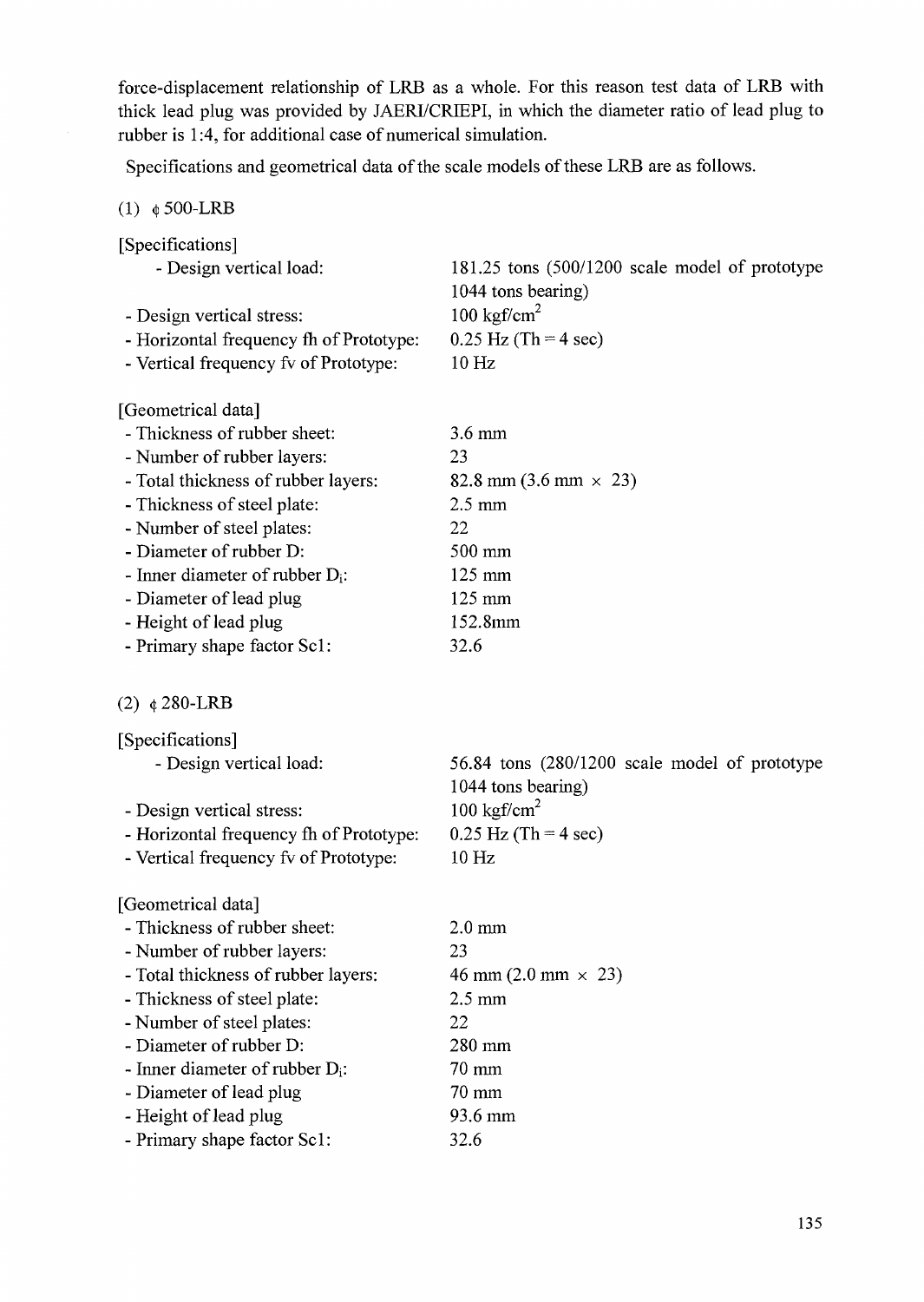In this case, NRB with the same rubber material and geometrical shape of laminated rubber part as the above-described LRB was tested to investigate the effect of the lead plug. As is shown in the subsequent section this result was used to "extract" mechanical characteristics of lead plug from the test result of LRB.

### **2.5. Test methods and results**

Three kinds of rubber bearing tests, i.e. horizontal cyclic loading test, vertical cyclic loading test and failure test were conducted [12][13].

Horizontal cyclic loading tests were conducted to evaluate horizontal stiffness and damping of the rubber bearing. These tests are performed giving shear loading of low frequency (under 0.01 Hz) with axial loading. Four cycles of sinusoidal shear deformation are applied to rubber bearings under constant vertical load. For the evaluation of the stiffness and the damping of the rubber bearing, loading test data of the third cycle is usually used. Amplitude of shear deformation is varied from  $\pm 25$  to  $\pm 400\%$  of shear strain of the rubber.

Vertical cyclic loading tests were conducted to evaluate vertical stiffness and damping of the rubber bearing. These tests are conducted giving vertical loading of low frequency in the same way as the horizontal cyclic loading test. In this test also four cycles of sinusoidal vertical loading is applied after giving initial static vertical load and constant shear strain (offset shear strain). Amplitude of the applied sinusoidal vertical loading is up to 200% of the design vertical load.

Failure tests are conducted to evaluate ultimate capacity of the rubber bearings and their mechanical characteristics in the ultimate state. Test data provided to the participants of the CRP are concerning shear failure tests in which under constant vertical load shear deformation is given to the rubber bearing until failure occurs. In the shear failure tests, four cycles of static sinusoidal shear load is first applied up to 400% of shear strain under design vertical loading, then horizontal deformation is given monotonically until the failure of rubber bearing occurs.

#### 3. SIMILATION OF THE BEARING TESTS

#### **3.1. Material properties**

#### *3.1.1. Properties of natural rubber material*

In the simulation of shear loading tests of NRB and LRB which were conducted in CRIEPI, following strain energy functions for deviatoric components proposed by Seki [16] are used.

$$
W = \sum_{i=1}^{2} [a_i (I_i - 3) + \frac{b_i}{2} (I_i - 3)^2 + \frac{c_i}{3} (I_i - 3)^3 + \frac{d_i}{e_i} \exp(e_i (I_i - 3))]
$$
 (1)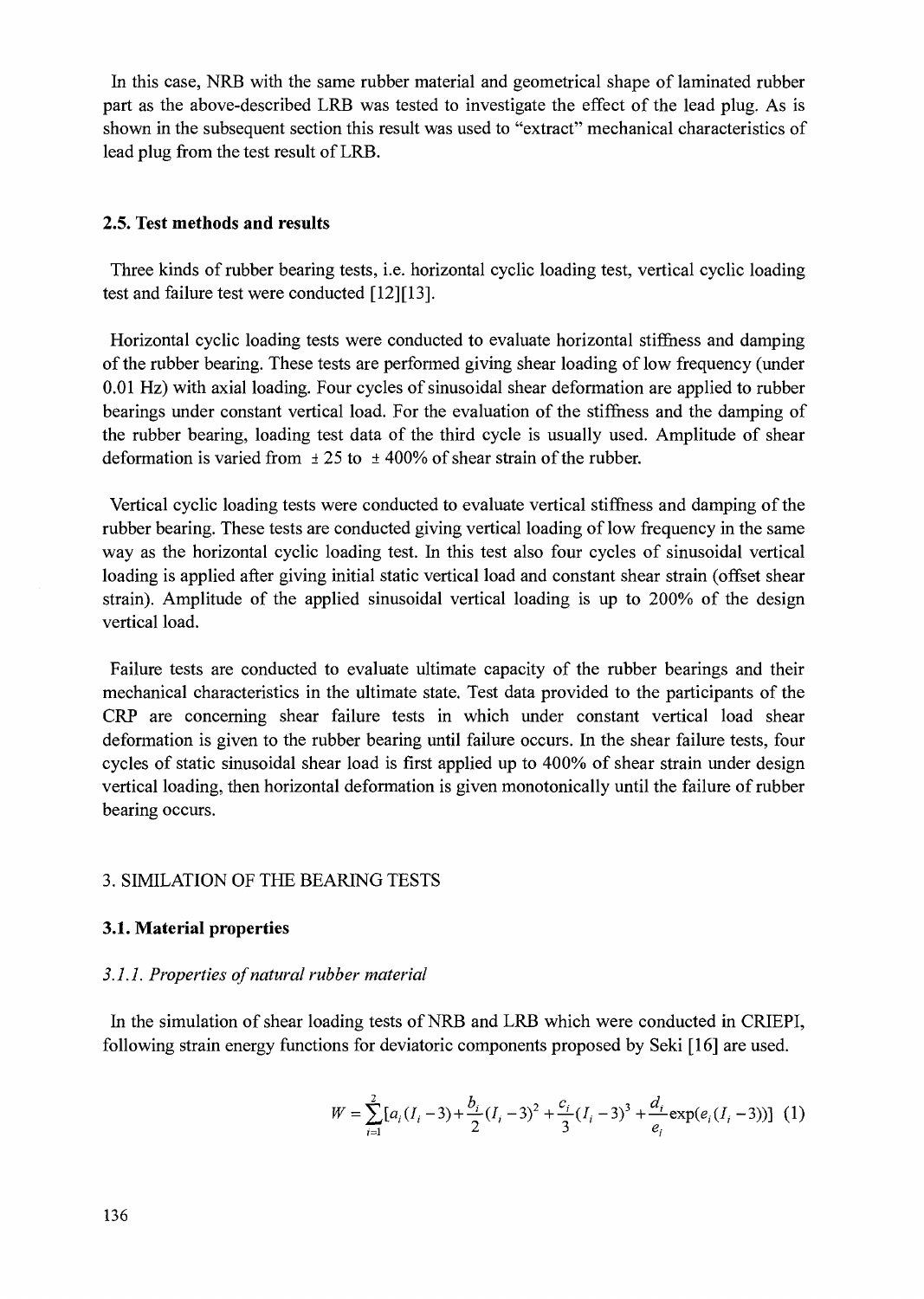where W is the strain energy function,  $I_1$  and  $I_2$  are invariants expressed by stretches principal  $\lambda_1, \lambda_2, \lambda_3$  as,

$$
I_1 = \lambda_1^2 + \lambda_2^2 + \lambda_3^2 \quad I_2 = \lambda_1^2 \lambda_2^2 + \lambda_2^2 \lambda_3^2 + \lambda_3^2 \lambda_1^2 \tag{2}
$$

and coefficients a<sub>i</sub>, b<sub>i</sub>, d<sub>i</sub>, c<sub>i</sub> and e<sub>i</sub> are obtained from biaxial tensile test of the rubber sheet as [16],

 $a_1 = 2.09, b_1 = 1.35 \times 10^{-1}, c_1 = 2.4 \times 10^{-3}, d_1 = 1.75, e_1 = -2.12, a_2 = 0.138, b_2 = -1.64 \times 10^{-2}, c_2$  $= 6.44 \times 10^{-4}$ ,  $d_2 = -0.7$ ,  $e_2 = -6.44$  (unit: kgf/cm<sup>2</sup>)

For volumetric component, following strain energy function is used.

$$
U = \sum_{i=1}^{4} \frac{1}{D_i} (J^{el} - 1)^{2i} \quad (3)
$$

where  $J<sup>el</sup>$  is the elastic volume ratio and the coefficients  $D<sub>i</sub>$  are obtained from the volumetric compression test as [11],

$$
D_1 = 3.366 \times 10^{-4}
$$
,  $D_2 = 3.297 \times 10^{-8}$ ,  $D_3 = -8.709 \times 10^{-12}$ ,  $D_4 = 7.295 \times 10^{-15}$  (unit: kgf/cm<sup>2</sup>)

#### *3.1.2. Properties of high damping rubber material (1)*

In the simulation of shear loading test of HDR conducted in Italy following strain energy function of polynomial form [6] is used, and the coefficients were determined from the material test data provided from Italy. The function is given as,

$$
U = \sum_{i+j=1}^{2} C_{ij} (\bar{I}_1 - 1)^i (\bar{I}_2 - 1)^j + \sum_{i=1}^{2} \frac{1}{D_i} (J^{el} - 1)^{2i} (4)
$$

where  $\bar{I}_1$  and  $\bar{I}_2$  are the first and the second deviatoric strain invariants. Coefficients C<sub>ij</sub> and  $D_i$  are determined from the tensile test data of the rubber sheet and the volumetric test data of

the rubber, which were provided from Italy.

### *3.1.3. Properties of high damping rubber material (2)*

In the simulation of the shear loading test of HDR conducted in Korea strain energy function of polynomial form expressed by Eq. (4) and Ogden's formulation given below are used. In both formulations, coefficients were determined from the material test data provided from Korea.

$$
U = \sum_{i=1}^{6} C_{ij} \frac{2\mu_i}{\alpha_i^2} (\overline{\lambda}_1^{0i} + \overline{\lambda}_2^{0i} + \overline{\lambda}_3^{0i} - 3) + \sum_{i=1}^{6} \frac{1}{D_i} (J^{el} - 1)^{2i} (5)
$$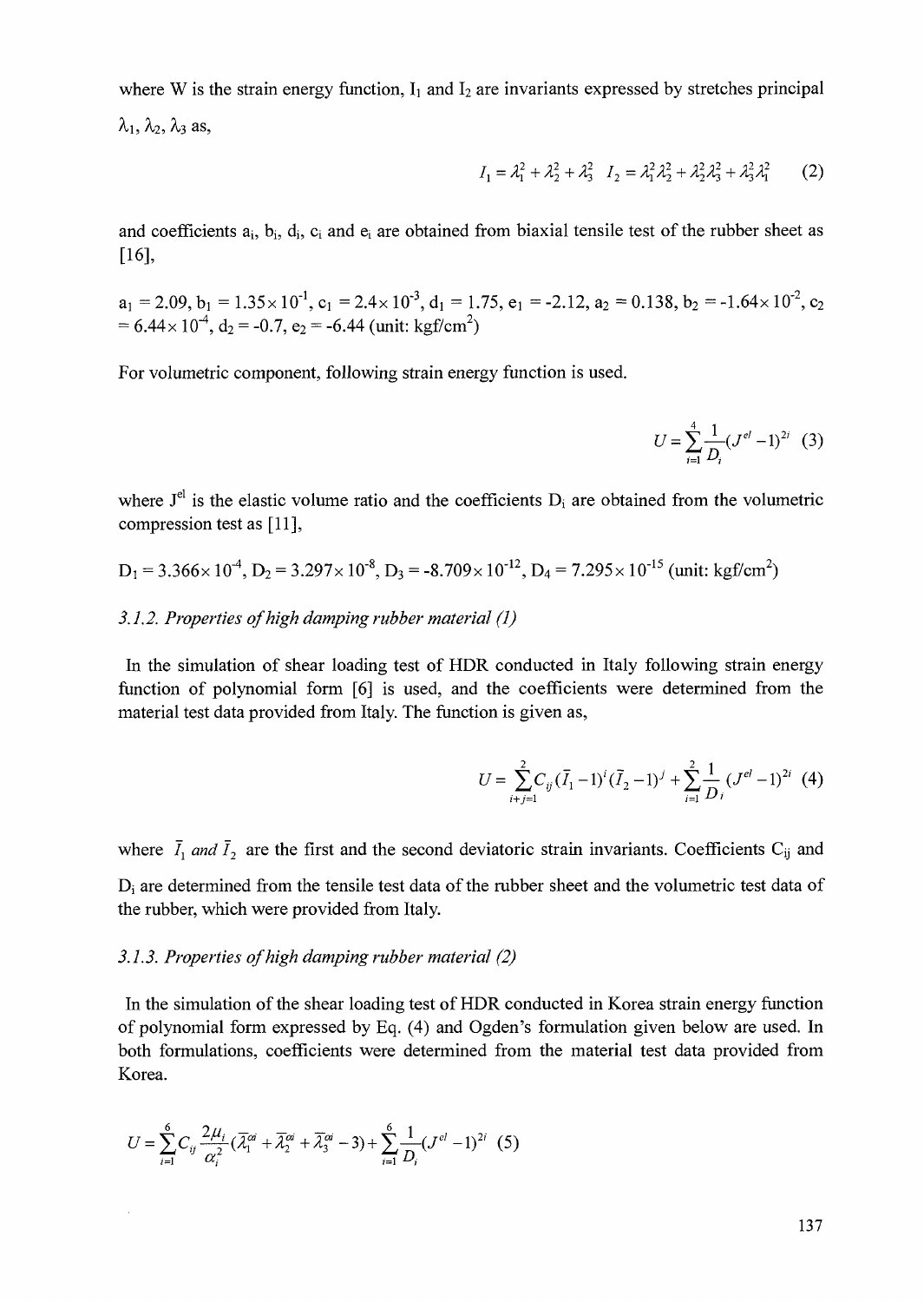Mechanical properties of the lead used in LRB were determined by two ways. In the first way, material properties was determined from the test results of uniaxial tensile test of the lead specimen as [7],

- Young's modulus  $E = 1750 \text{ kgf/mm}^2$
- Poisson's ratio *v =* 0.44
- Yield stress  $= 0.2$  kgf/mm<sup>2</sup>

After yielding, stress-strain relationship of the lead used is expressed as [7]

$$
\sigma_t = 4.0(1 + 0.096 \log_{10} \varepsilon_t) \varepsilon_t^{0.31} \tag{6}
$$

where  $c_i$  and  $\varepsilon_i$  are the tensile true stress and true strain of lead respectively, and  $\varepsilon_i$  is the true strain rate of the lead. And isotropic hardening rule is applied.

In the second way, the test results of LRB with thick lead plug and NRB are used, where force-displacement relationship of the NRB is subtracted from that of the LRB and the stress-strain relationship of the lead plug is evaluated considering that the lead plug is subjected to pure shear deformation [5] (Fig. 2). In this case, the lead is modeled as an elasto-plastic material with the following characteristics;



Fig. 2 Hysteresis loop of lead plug extracted from LRB and NRB tests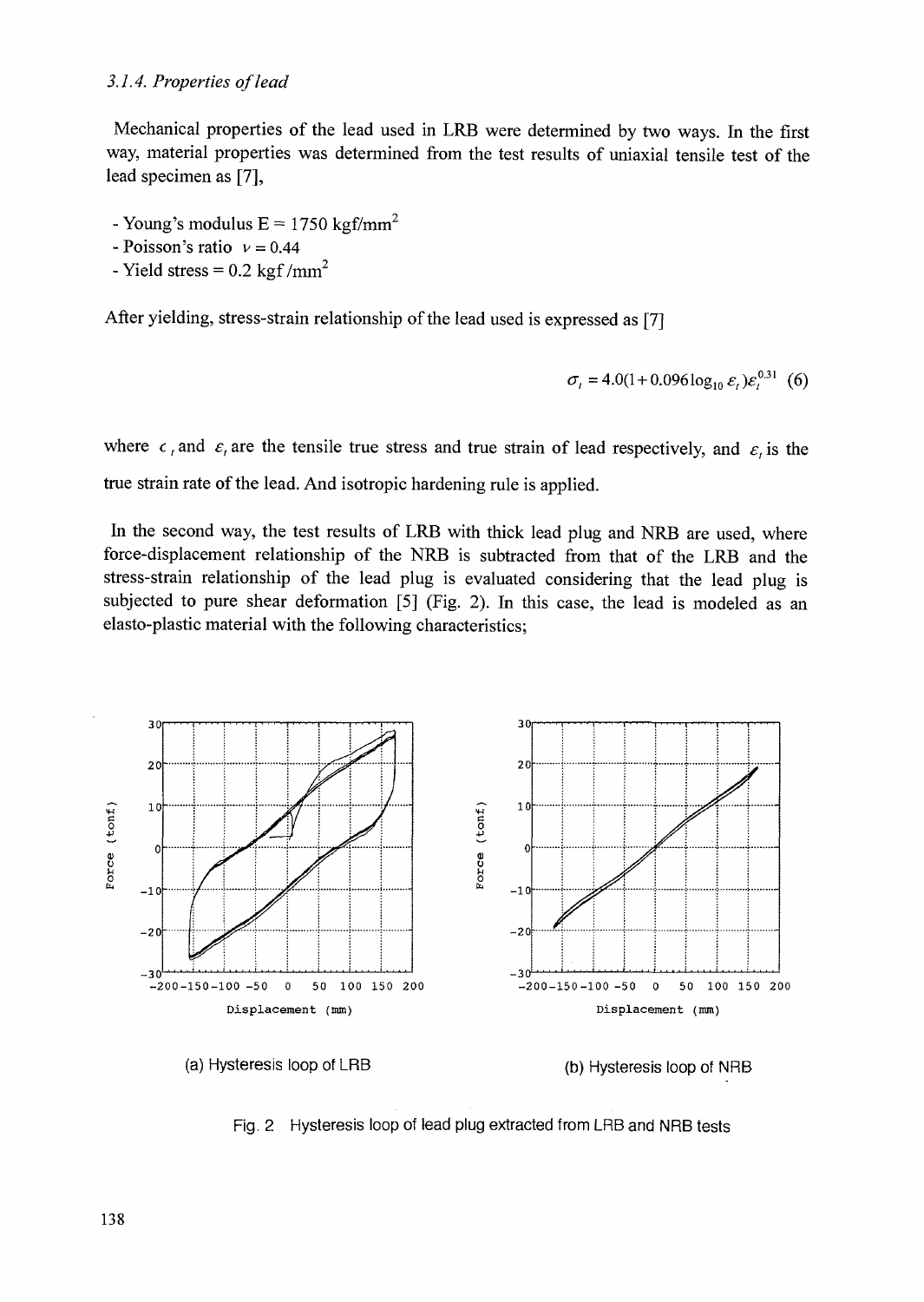- Young's modulus  $E_0$  = 1166.6 kgf/cm<sup>2</sup>

 $-Poisson's ratio$   $v = 0.44$ 

and the stress-strain (logarithmic strain) relationship is given as multi-linear expression (Fig. 3).



Fig. 3 Stress-strain relationship of lead

### *3.1.5. Properties of steel*

Material properties of the steel for the steel shim plate are as follows.

- Young's modulus  $E = 1.97 \times 10^4$  kgf/mm<sup>2</sup>
- Poisson's ratio  $= 0.271$
- Yield stress  $c_v$  = 25.5 kgf/mm<sup>2</sup>

As for hardening rule, isotropic hardening is assumed. However, in the simulation of the rubber bearings yielding of the steel shim plate did not to occur.

### **3.2. Computer code and computational conditions**

Bearing test data on NRB and LRB provided by CRIEPI and test data on HDR provided by ENEA were used for the comparison between the experiment and the numerical simulation. Numerical simulation was conducted using computer code ABAQUS [6]. For the rubber and the lead plug 8-node linear brick, hybrid, constant pressure element C3D8H (ABAQUS/Standard User's Manual, 1996)is used, and C3D8I element is used for the steel shim plate. In the simulation of LRB continuity between the lead plug and other part of the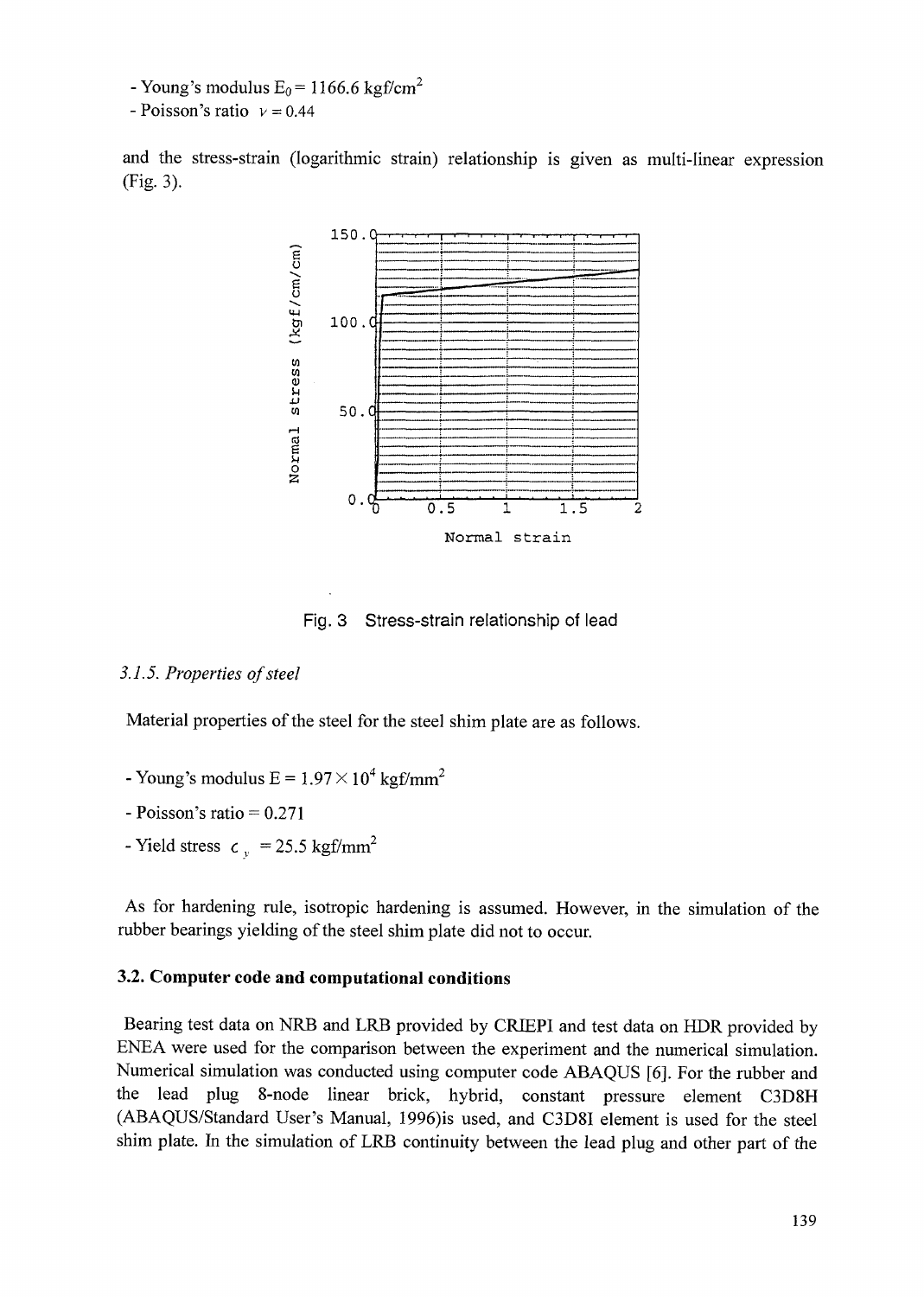bearing is assumed (i.e. no sliding is allowed). Half section model of the rubber bearings was used and divided into 6 elements in radial direction and 8 elements in circumferential direction. Lead plug of LRB is divided into 2 elements in radial direction and 8 elements in circumferential direction. Each rubber layer and steel shim plate is divided respectively into 3 and 2 layers (Fig. 4).



Fig. 4 Finite element mesh of HDR with thick lead plug

## **3.3. Results of numerical simulation**

### *3.3.1. Simulation ofNRB test*

Numerical simulations were conducted for the bearings of different scale with similar geometrical shape, i.e. "200 ton NRB" and "50 ton NRB". The bearing tests are; shear loading test under design compressive load and compressive loading test with 0% shear strain of rubber bearing. Comparisons of numerical simulations and the test results are shown in Figs. 5 through 8. In the case of the shear deformation tests simulated results show good agreement with the initial loading curve of the test results up to the shear deformation of about 600 mm for 200 ton NRB and 260 mm for 50 ton NRB (or 400% of shear strain).

As for the compressive loading test, simulated results show good agreement with the experimental results.

### *3.3.2. Simulation of LRB test*

Numerical simulations were conducted for the tests of two types of LRB conducted in CRIEPI. One type is the LRB with slender lead plug, "150 ton LRB" and "50 ton LRB" with similar geometrical shape. Another type is the LRB with thick lead plug. The bearing tests are; shear loading test under design compressive load and compressive loading test with 0% shear strain of rubber bearing (for LRB with slender lead plug).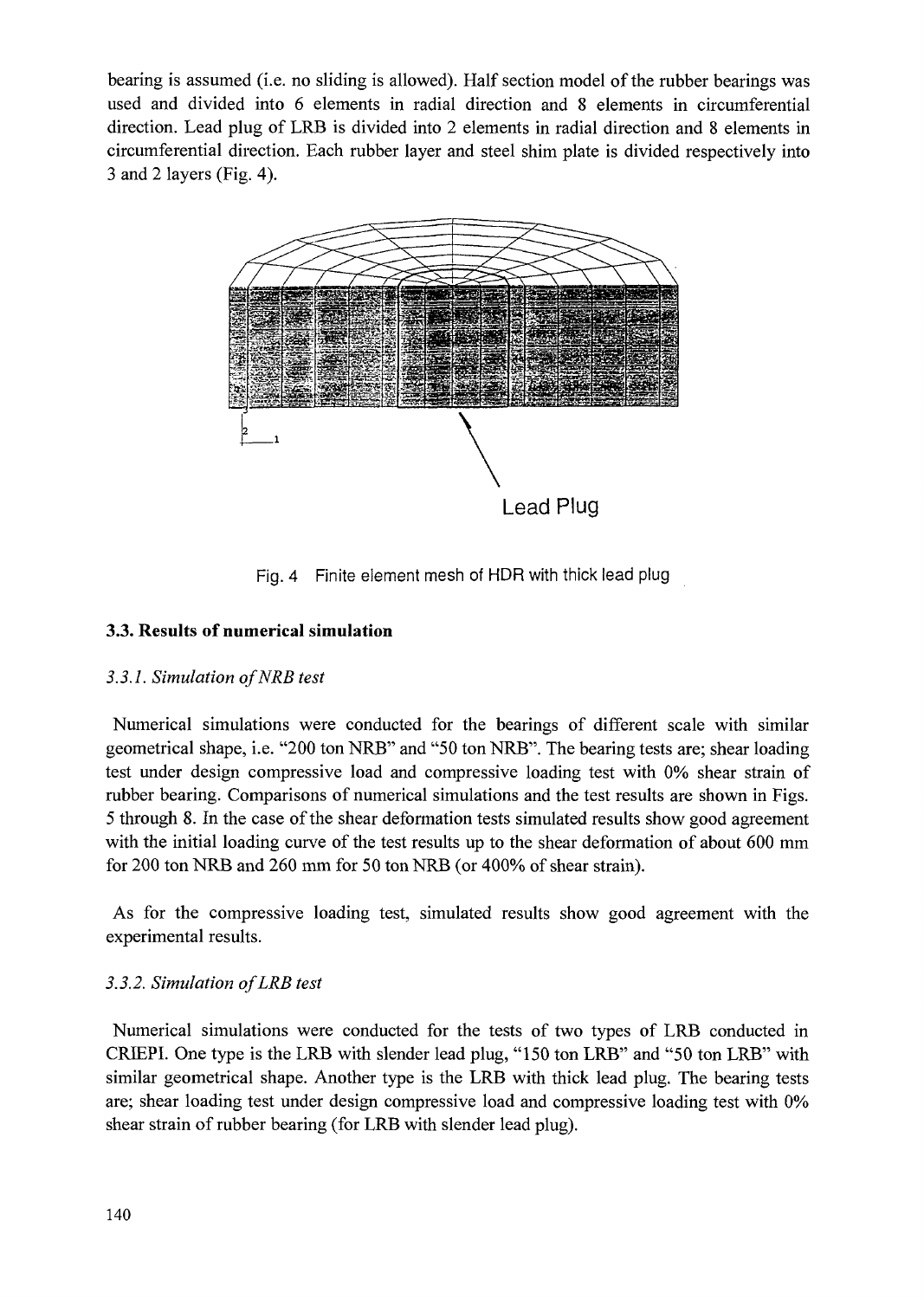



('200 ton NRB' under vertical load of 200 tons)



Fig. 5 Experiment and simulation of horizontal loading Fig. 6 Experiment and simulation of vertical loading<br>(200 ton NBB' under vertical load of 200tons) (200 ton NBB' with 0% offset shear strain)



Fig. 7 Experiment and simulation of horizontal loading ('50 ton NRB' under vertical load of 50 tons)

Fig. 8 Experiment and simulation of vertical loading ' with 0% offset shear strair

At first, numerical simulation was conducted using mechanical characteristics of lead given by Eq. (6). For the LRB with thin lead plug (diameter ratio of lead to rubber  $= 1:8.9$ ), numerical simulations show good agreement with test results for both shear loading and vertical loading tests (Figs. 9 through 12). However, for the LRB with thick lead plug numerical simulation did not agree well with the test result. Using mechanical characteristics of the lead shown in Fig. 3, numerical simulation was conducted, proving that the numerical simulation showed good agreement with the test results (Fig. 13). In Fig. 13 "old" and "new"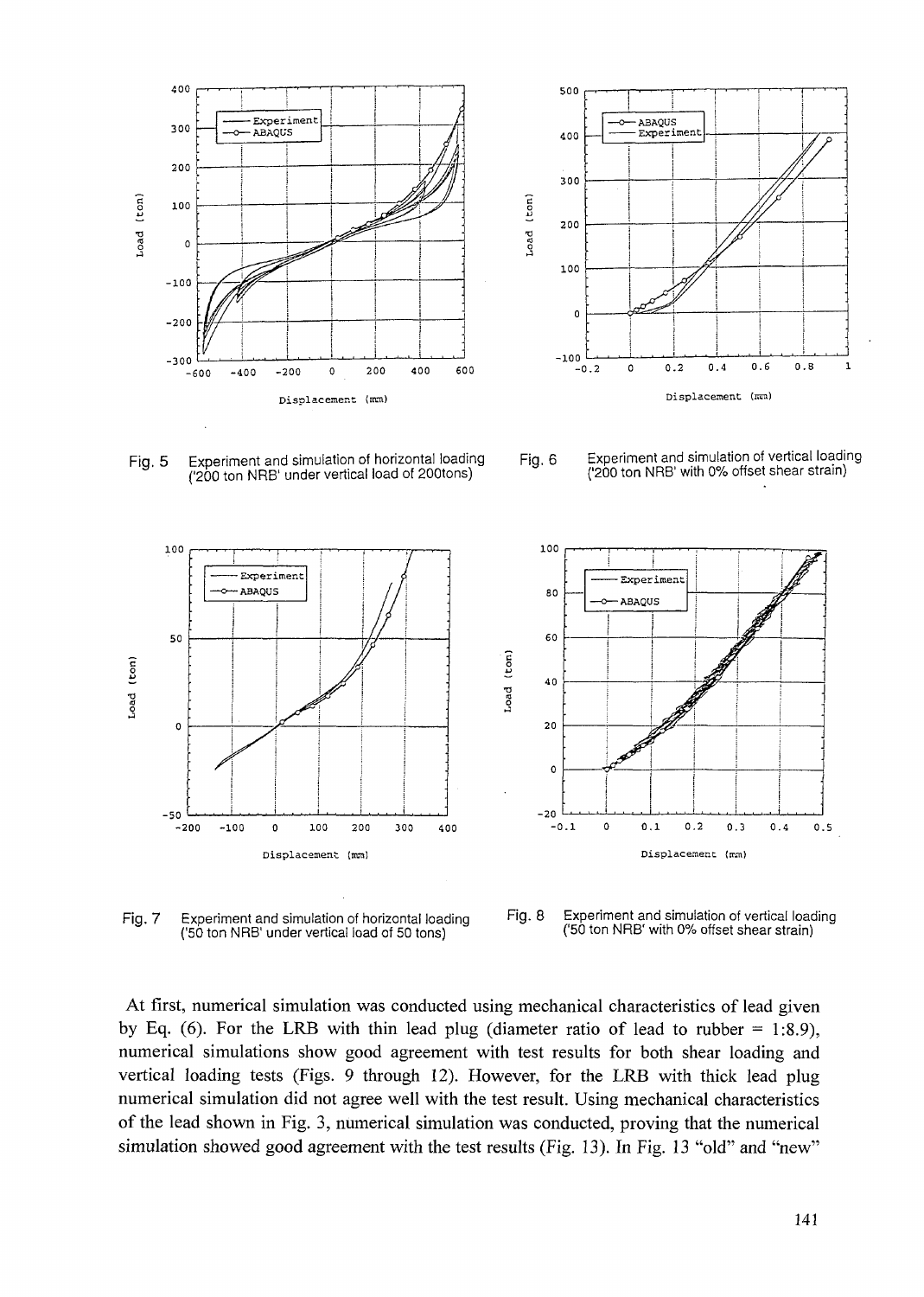mean simulation with lead properties given by Eq. (6) and Fig. 3 respectively. Using this lead characteristic, simulation of LRB with slender lead plug was also conducted. The result shows that this mechanical characteristic is also valid for the LRB of different geometrical shape (Fig. 14; "old" and "new" are used in the same sense as in Fig. 13) and can be regarded as a general one for the lead plug under pure shear deformation.



('150 ton LRB' under vertical load of 150 tons)



Fig. 9 Experiment and simulation of horizontal loading Fig. 10 Experiment and simulation of vertical loading 150 ton LRB' with 0% offset shear strain)



Fig. 11 Experiment and simulation of horizontal loading ('50 ton LRB' under vertical load of 50tons)



Experiment and simulation of vertical loading Fig. 12 ' ('50 ton LRB' with 0% offset shear strain)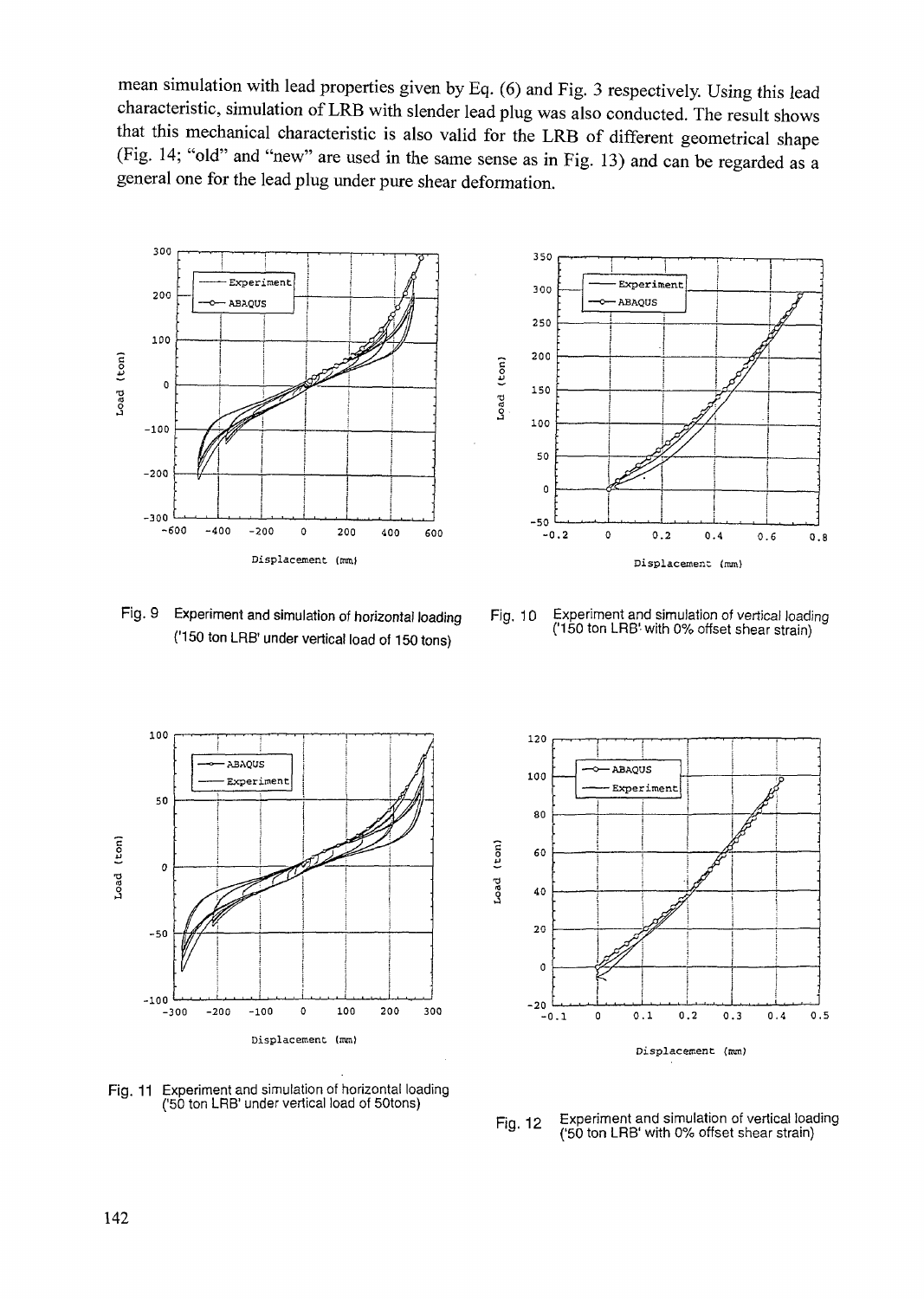

Force - displacement relationship of LRB **Fl9 '1 3** with thick lead plug (Test and Simulation)



Fig-14 Experiment and simulation of horizontal loading ('50 ton LRB' under vertical load of 50tons)

#### *3.3.3. Simulation of HDR test*

Numerical simulations were conducted for the bearing test conducted in Italy and Korea. Figs. 15 and 16 show the results of the simulation for the shear loading test of HDR conducted by ENEL/ENEA [1][2]. In these cases simulated results agree well with the test results up to about 50 mm of shear deformation (or about 160% of shear strain of rubber or higher). Fig. 17 shows the result of the simulation for the compressive loading test of HDR. In this case both simulated and test results show good agreement, particularly, nonlinear relationship between force and displacement is simulated satisfactorily.





Fig. 15 Experiment and simulation of shear loading Fig. 16 Experiment and simulation of shear loading (HDR data from Italy, Compressive load: 50kN) (HDR data from Italy, Compressive load: 10OkN)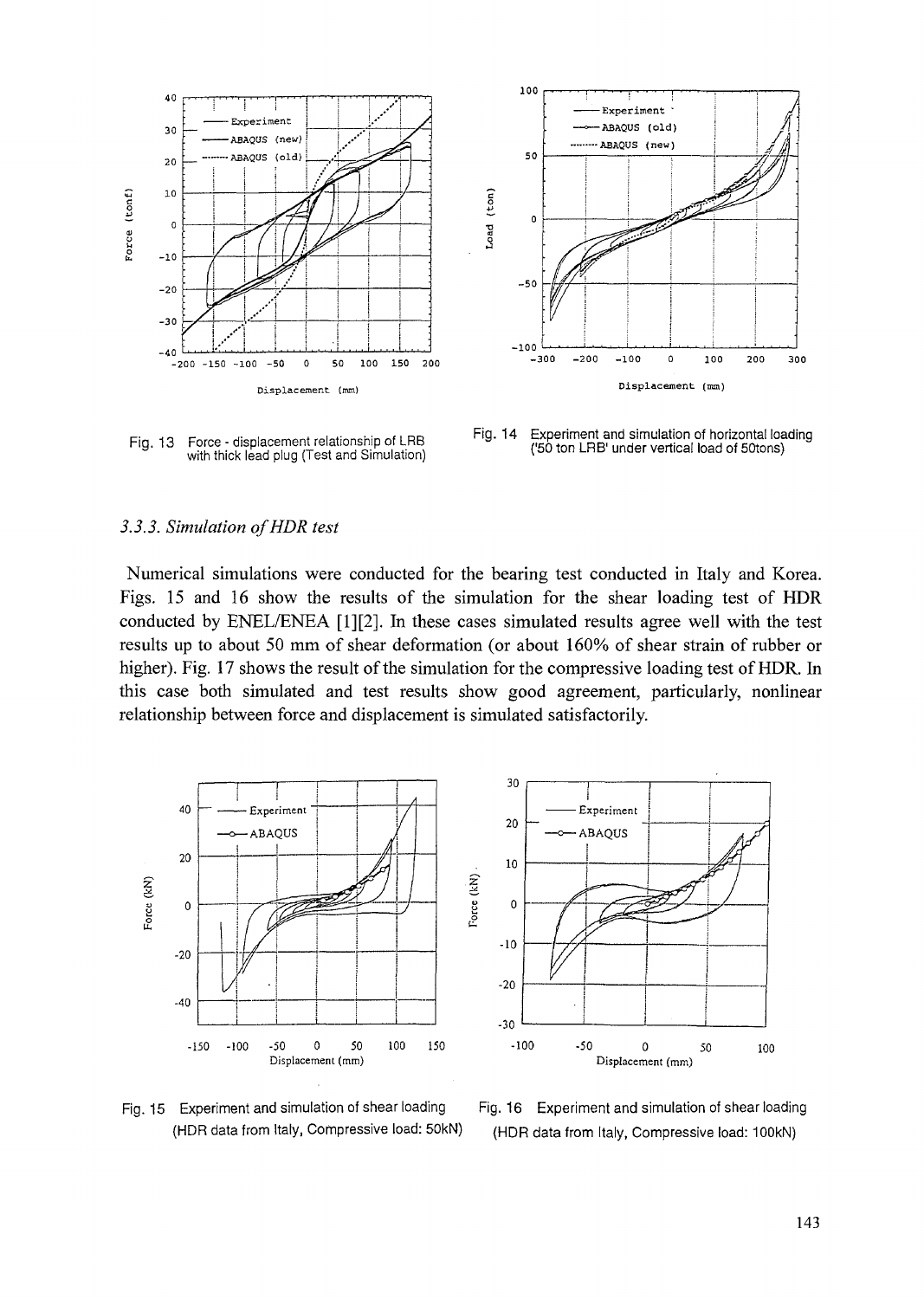Figs. 18 and 19 show results of shear loading test of HDR provided by KAERI, results of cyclic loading test and failure test under monotonical loading [18]. Numerical simulations were conducted using two types of strain energy function; polynomial formulation given by Eq. (4) and Ogden's formulation given by Eq. (5). For the cyclic loading tests, numerical simulation using strain energy function of polynomial formulation seems to give better agreement with the test. However, for the failure test, where displacement is larger than the cyclic loading test, simulation using Ogden's formulation gives better results.



Fig. 17 Experiment and simulation of vertical loading (HDR data from Italy, Offset shear strain 0%)



Fig. 18 Experiment and simulation of shear loading {HDR data from Korea)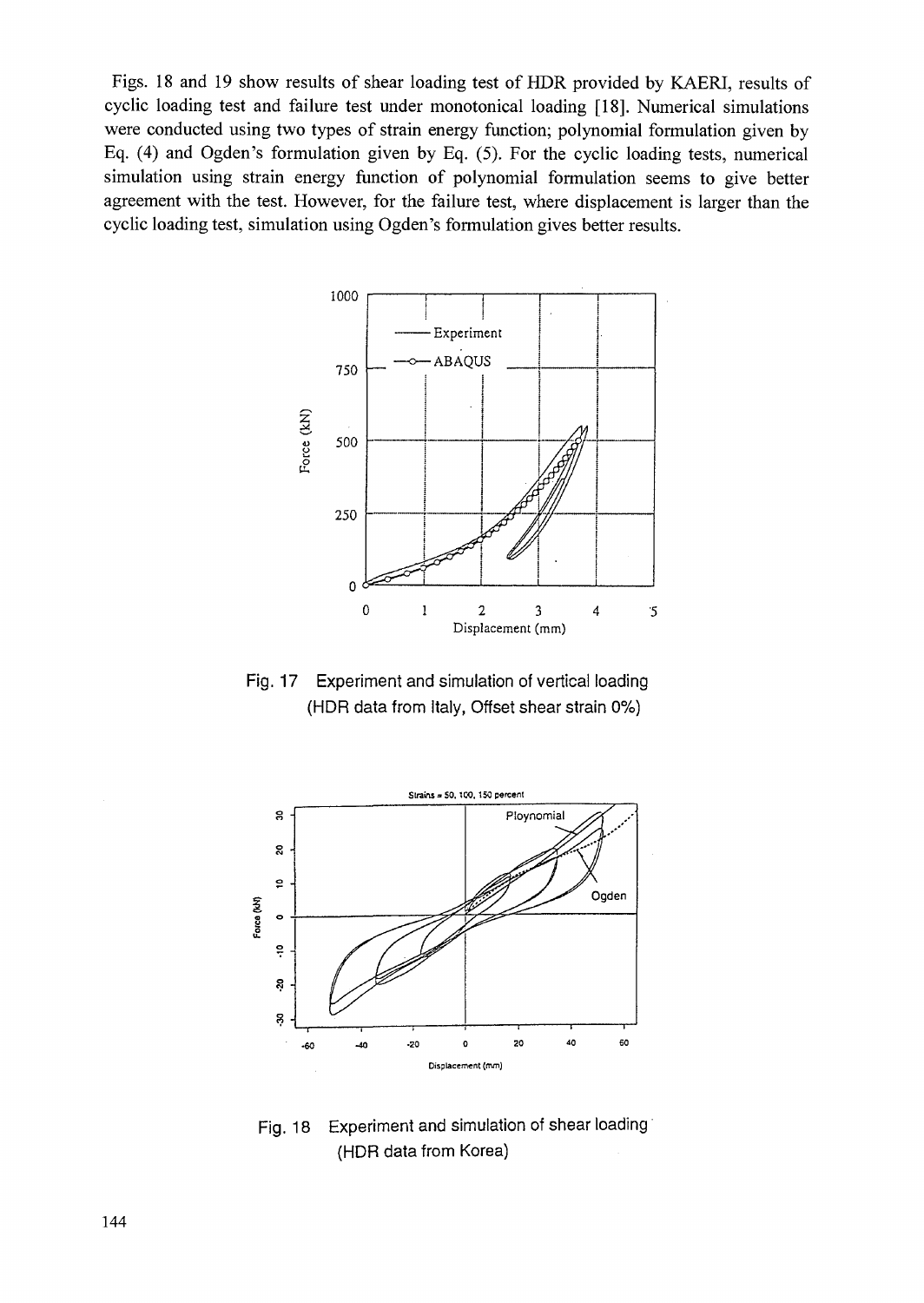

Fig. 19 Experiment and simulation of failure test (HDR data from Korea)

### 4. SHAKING TABLE TESTS CONDUCTED BY CRIEPI

#### **4.1. Outline of the test**

Shaking table test of a scale model of rigid isolated structure was conducted by CRIEPI [9][14]. The main purpose of the test is to investigate dynamic behavior of isolated structure and the rubber bearings under extremely strong earthquake. Increasing the input acceleration level, response characteristics of the base-isolated model up to the vicinity of the ultimate state of the rubber bearings was investigated. The model is a rigid mass of 17.8 ton weight supported by 8 LRBs (Fig. 20). Similitude applied to the shaking table test is determined considering following points.

- Stress of the model bearings be equal to that of the prototype
- Amplitude of input acceleration to the model structure be equal to that of the prototype
- Geometrical shape of the model bearing be similar to that of the prototype with the scale of 1/15.

LRBs used in the test are geometrically 1/15 reduced scale of prototype bearing supporting vertical load of 2.25 tons each. Rubber bearing tests of the bearings were performed before the shaking table test and the test results are shown in Fig. 21.

In Japan two levels of design earthquake motion S1 and S2 are used in the seismic design of nuclear power plant. In the shaking table test, input earthquake motion SI consistent with the tentative design spectrum proposed for the base-isolated nuclear power plant was used basically. In this case amplitude of the input earthquake motion S2 is 1.5 times as large as that of S1 (i.e.  $S2 = 1.5 \times S1$ ). For the purpose of the comparison between the test and the simulation, test results for the input motion of design earthquake motion  $S2$  (=1.5×S1) and the those for the input motion three times as large as the design earthquake motion  $(3 \times S2)$  are provided to the participants of the CRP.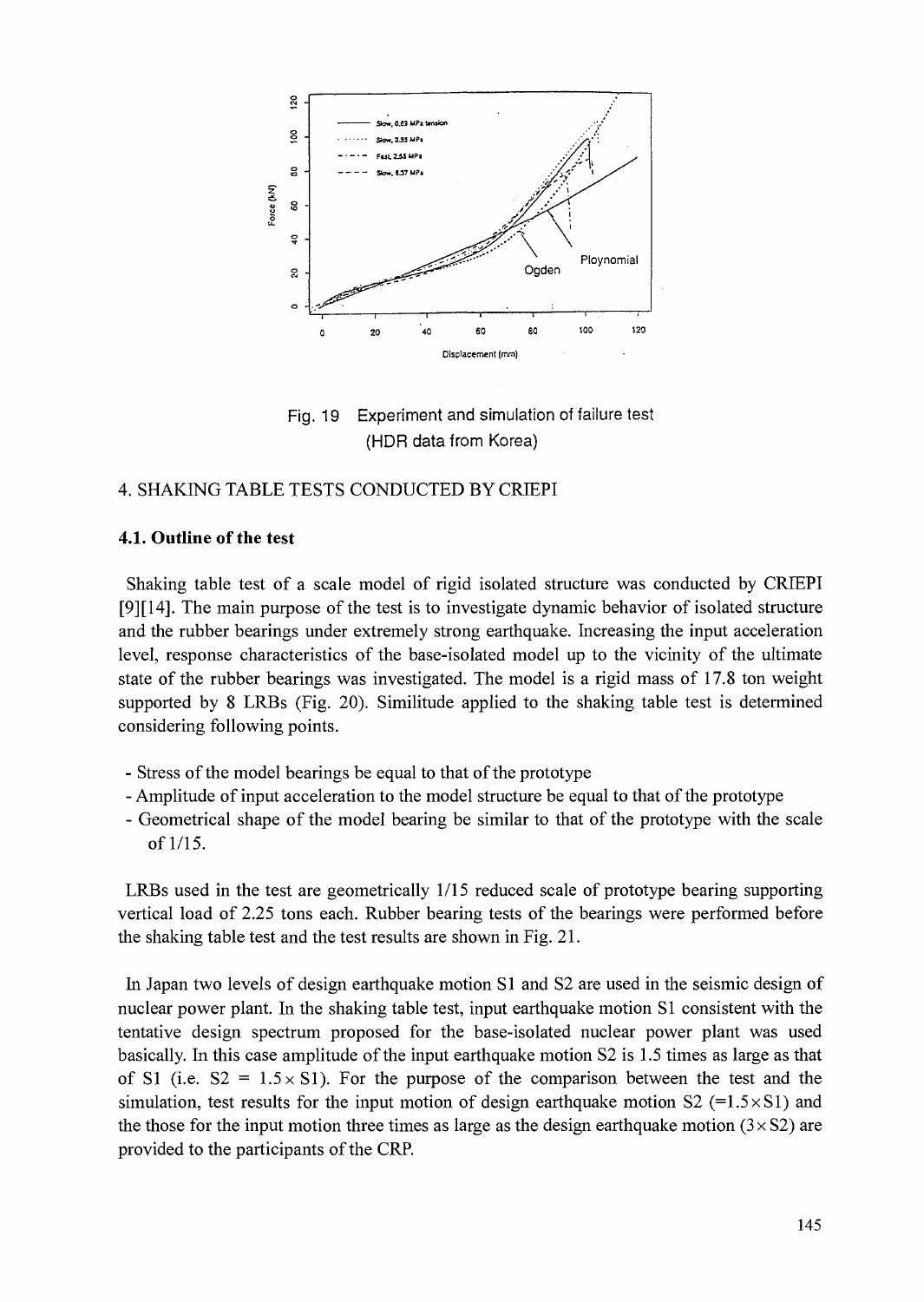

Fig. 20 Schematic view of base-isolated rigid mass



Fig. 21 Shear loading test of LRB used for base-isolated rigid mass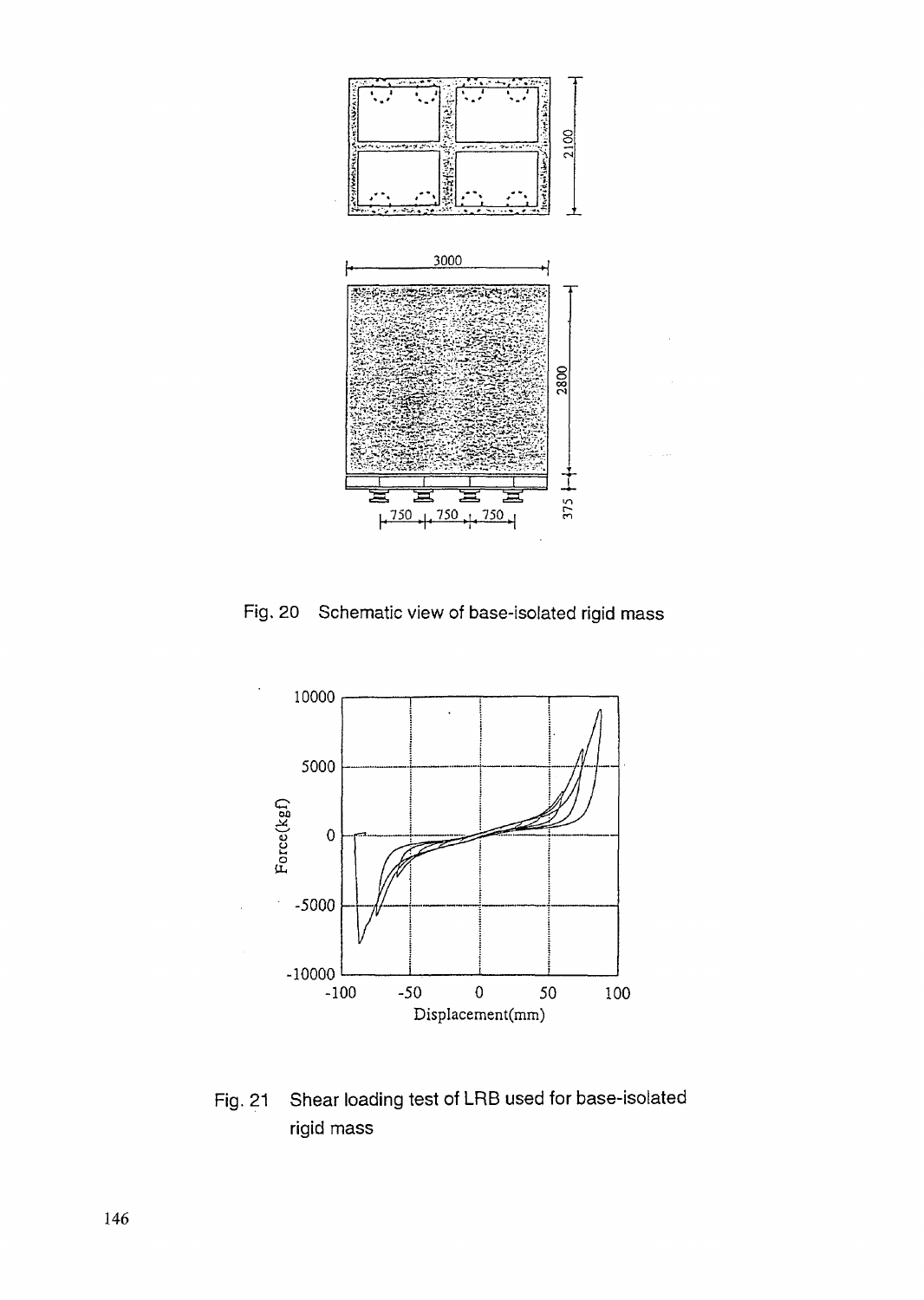

Fig. 22 Response acceleration of rigid mass (top)







Fig. 24 Input acceleration (1.5S1)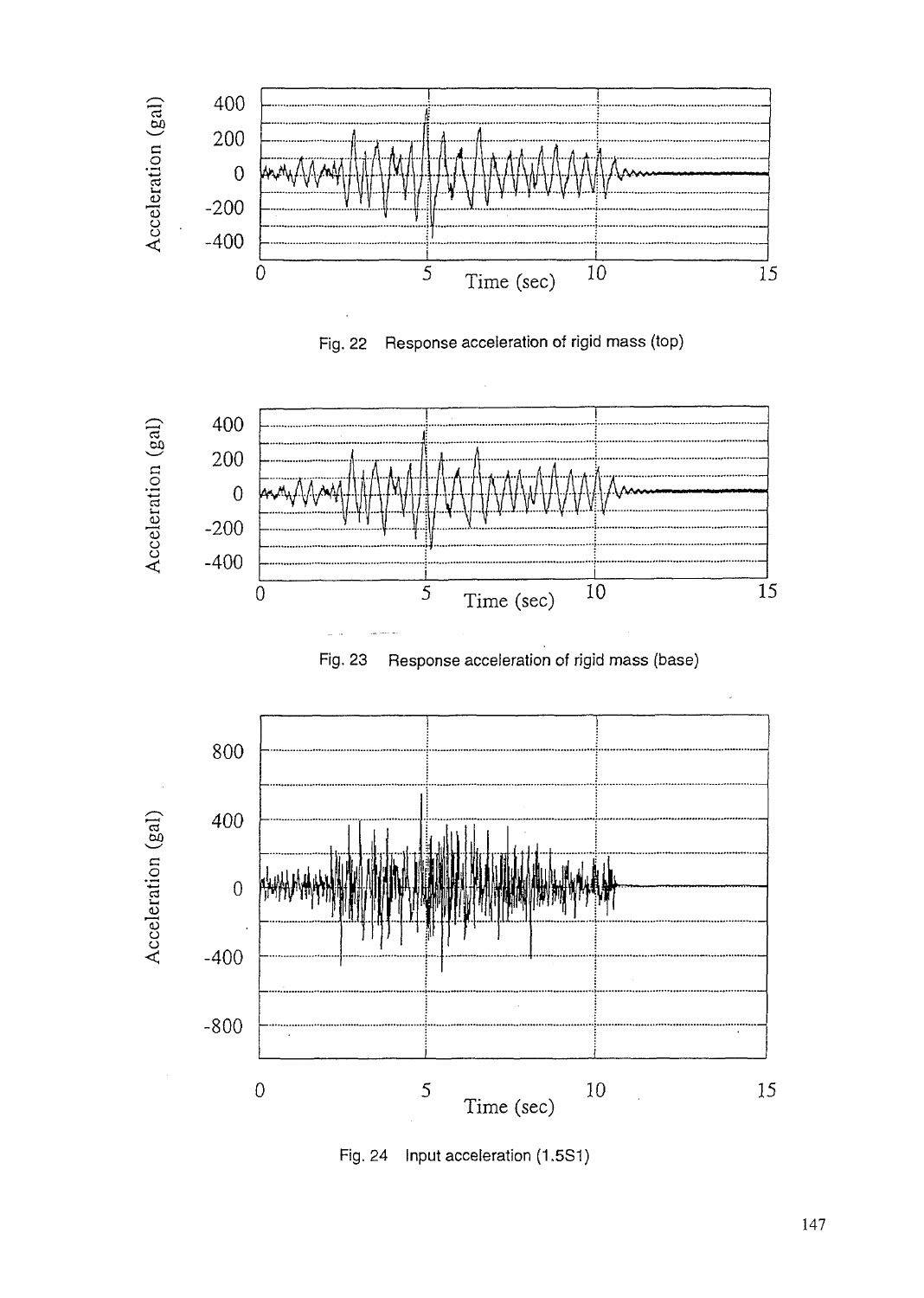

Fig. 25 Acceleration response spectra (test results, input: 1.5S1)



Fig. 26 Acceleration response spectra (test results, input: 4.6S1)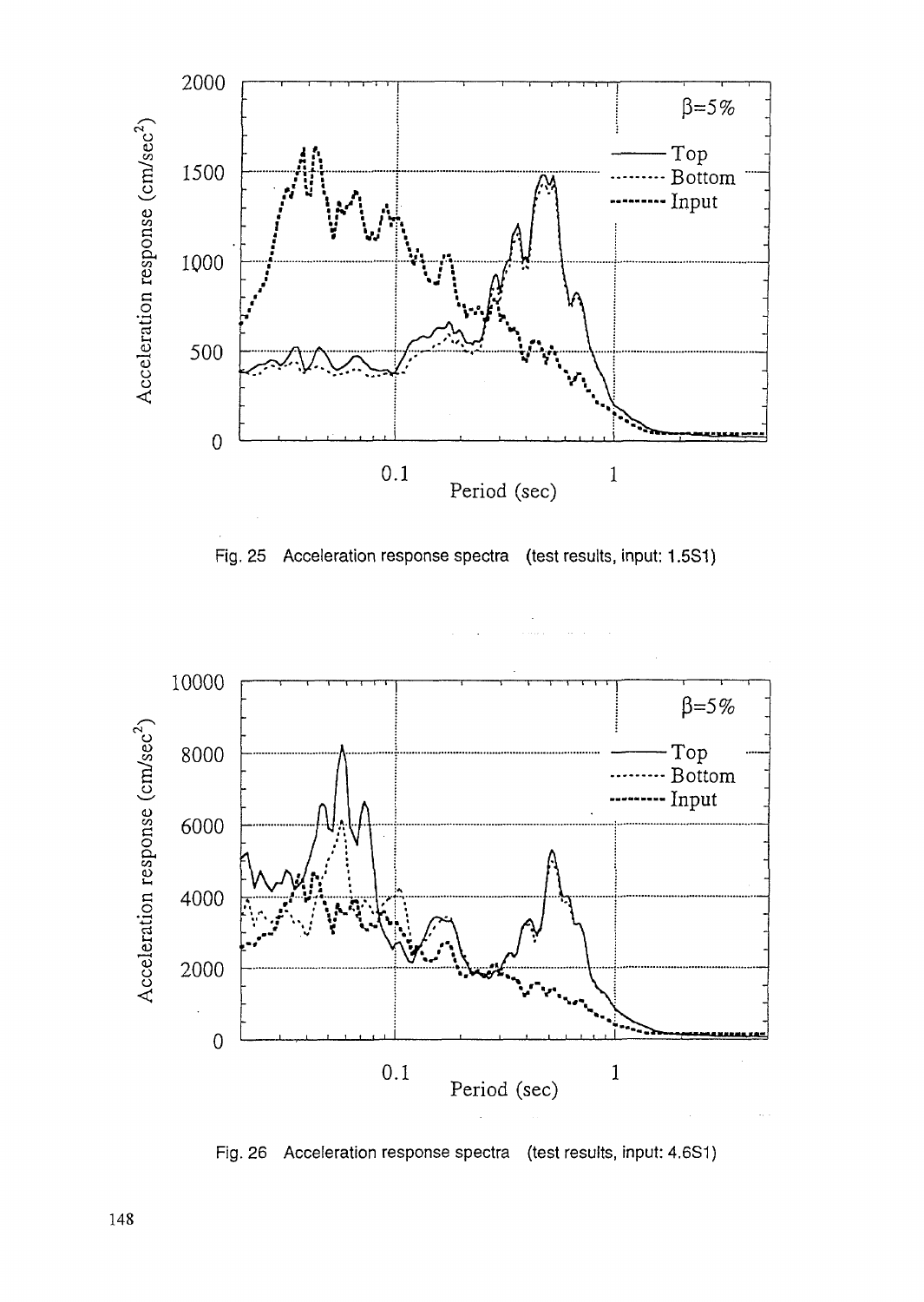#### **4.2. Test results**

Figs. 22 through 24 show acceleration time histories of the shaking table, response accelerations at the top and the bottom of the rigid mass. Figs. 25 and 26 show acceleration response spectra with the damping 5% of critical at the top and the bottom of the rigid mass for the input earthquake motion of  $1.5 \times S1$  and  $4.6 \times S1$  (Measured acceleration amplitude of the shaking table in the test was 4.6 times as large as that of SI ). In the case of the input earthquake motion of  $1.5 \times S1$ , response spectra at the bottom and the top are similar and it is perceived that the rocking motion is small and the swaying motion is dominant. However, in the case of the input earthquake motion of  $4.6 \times S1$  difference of the spectra is perceived at the top and the bottom.

Figs. 27 and 28 show the force-displacement relationship of the rubber bearing during the shaking. In the case of the input earthquake motion of  $1.5 \times S1$  response shear deformation remains under the linear limit of the rubber bearing and hardening of the rubber bearing does not occur, whereas in the case of the input earthquake motion of  $4.6 \times S1$  the rubber bearing exceeds the linear limit and enters the hardening region causing the loss of isolation effect as shown in Fig. 26.

### 5. SIMULATION OF SHAKING TABLE TESTS

#### **5.1. Simulation of CRIEPI shaking table test**

#### *5.1.1. Modeling of isolators*

In the simulation, isolator was modeled in two ways. The first way is modeling isolator as a parallel combination of an elasto-plastic spring and an elastic spring (herein called bilinear model) as shown Fig. 29. In this case parameters of bilinear spring were determined from the static test result of HDR.

The second way is to model isolator as a parallel combination of several elasto-plastic springs and a non-linear elastic spring (herein called polylinear model) as shown in Fig. 29. Parameters specifying each elasto-plastic spring are determined so that the energy dissipated per one cycle becomes equal to that evaluated from the bearing test. Suppose stiffness and yield displacement of each elasto-plastic component are given as  $K_i$  and  $\delta_i$ , and  $\delta_i$  is corresponding to displacement amplitude of cyclic loading test of rubber bearing. Then energy dissipated per one cycle denoted by  $W_{i+1}$  at an amplitude of  $\ell_{i+1}$  is given as

$$
W_{i+1} = \int_{1=0}^{1} 4(\delta_{i+1} - \delta_1) K_1 \delta_1 \quad (i = 0, 1 \cdot \cdot \cdot \cdot \cdot \cdot \cdot \cdot \cdot \cdot (7)
$$

Subtracting  $W_i$  from  $W_{i+1}$  one can obtain

$$
W_{i+1} - W_i = 4(\delta_{i+1} - \delta_i) \Big|_{i=0}^{i-1} K_i \delta_i + 4(\delta_{i+1} - \delta_i) K_i \delta_i
$$
  
= 4( $\delta_{i+1} - \delta_i$ )  $\sum_{l=0}^{i-1} (Q_y)_l + 4(\delta_{i+1} - \delta_i) (Q_y)_i$  (8)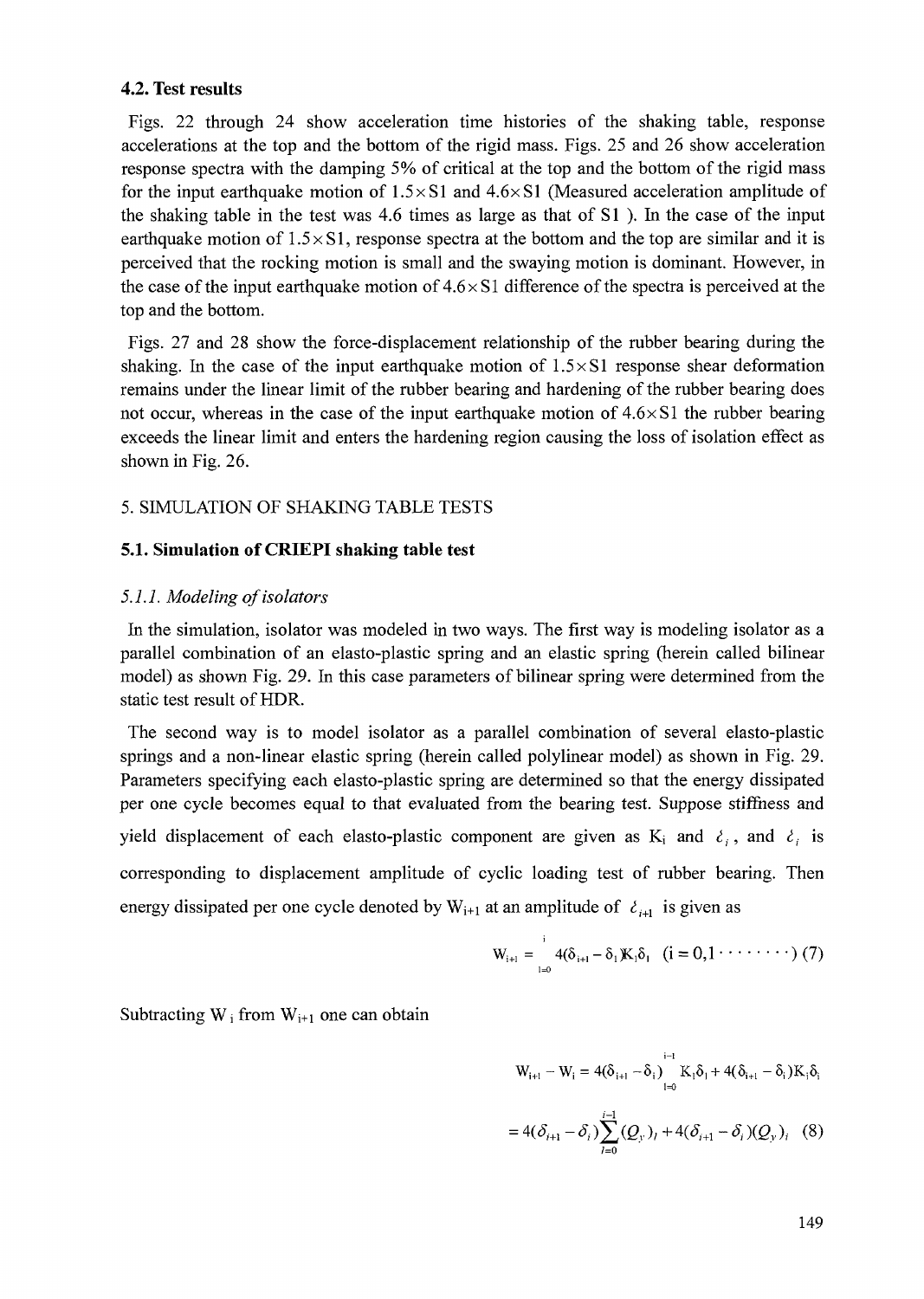

Fig. 27 Force -displacement relationship (test result, input: 1.5S1)



Fig. 28 Force -displacement relationship (test result, input: 4.6S1)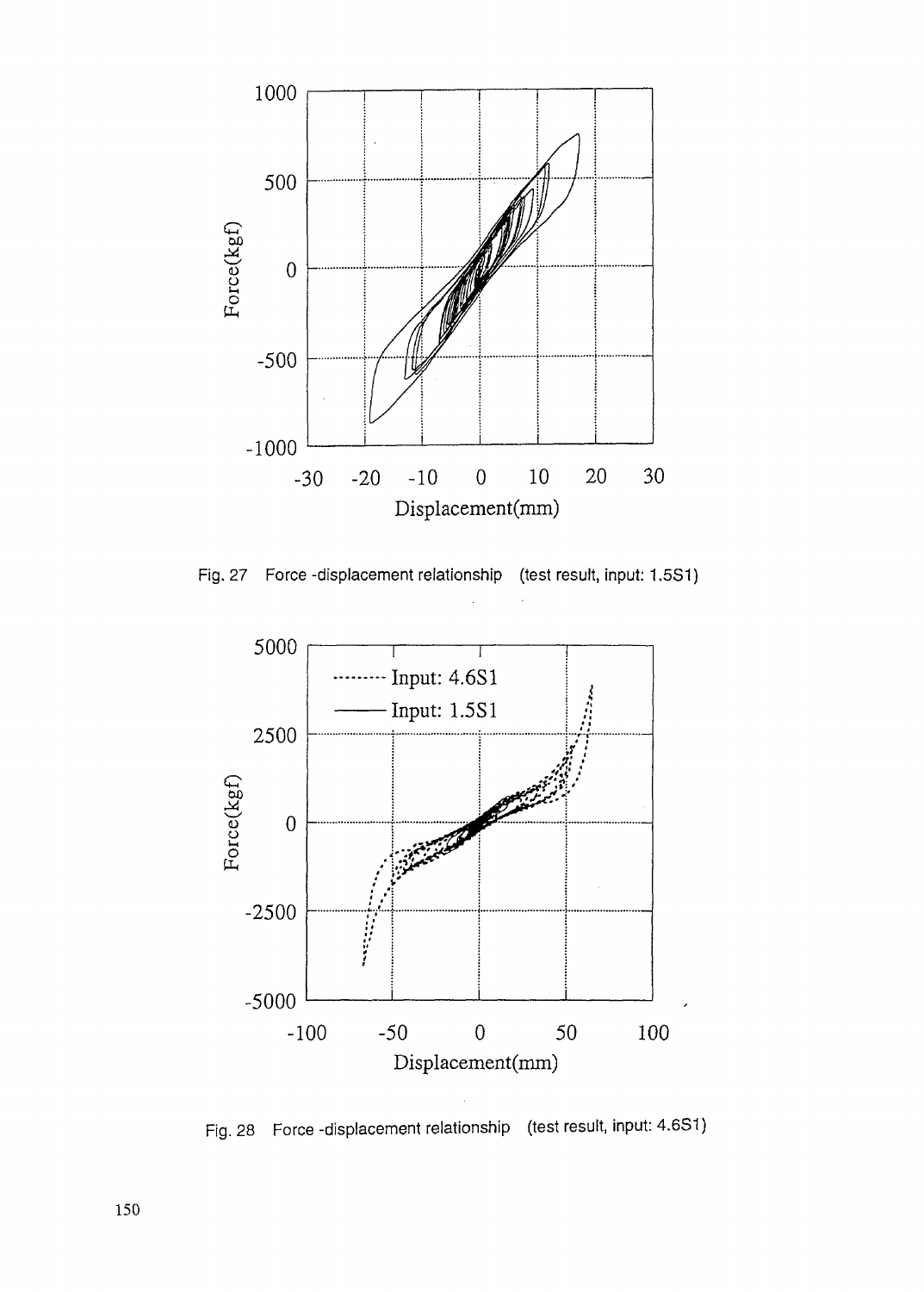where  $(Q_{\nu})$  is the yielding force for i-th elasto-plastic spring, then each spring constant  $K_i$  of elasto-plastic spring is given as

$$
K_{i} = \frac{(Q_{y})_{i}}{\delta_{i}} = \frac{(W_{i+1} - W_{i})}{4(\delta_{i+1} - \delta_{i})} - \frac{^{i-1}}{^{i-0}}(Q_{y})_{i} \times \frac{1}{\delta_{i}} \quad (9)
$$

Eq. (9) is a recurrent formula, and  $(Q_y)_i$ ,  $\lambda_i$  and  $W_i$  are given and evaluated from the experiment.

#### *5.1.2. Simulation of base-isolated rigid mass*

In the numerical simulation of the shaking table test, isolated structure is modeled as shown in Fig. 30. For the simulation of the test case where the response of the rubber bearing remains under the linear limit as shown in Fig. 27, simple bilinear spring is used to model the rubber bearing. Fig. 31 shows the comparison between the test result and the simulated result using bilinear model in terms of response spectrum for  $1.5 \times S1$  input motion. Both results agree fairly well. For this level of input motion bilinear modeling of the LRB gives enough accurate results. In these figures simulated results using polylinear model are shown as well. For the simulation where the response of the rubber bearing exceeds linear limit, several models are proposed which can take hardening effect, slip effect in the hysteresis of the rubber into account [10] [17]. The polylinear model is one of those models. For the level of input motion  $1.5 \times S1$  simulated results using polylinear model show only slight difference compared with those using bilinear model.

#### **5.2. Simulation of MISS shaking table test**

The mock-up MISS is a Model of Isolated Steel Structure designed and manufactured in the research project conducted by ENEL/ENEA and the shaking table test was conducted at ISMES laboratory [3]. The model is a five-story steel frame and tested in different configurations, i.e. with/without additional masses and with/without base isolation. Base-isolated MISS is supported by 6 HDRs. In this CRP, the test data were provided by ENEL, and CRIEPI conducted numerical simulations of the tests for configuration C2 (16 masses base-fixed) and C3 (16 masses base-isolated) subjected to Tolmezzo NS earthquake component to short side direction (Y-direction) of the frame (test No. 135).

#### *5.2.1. Eigen value analysis of base-fixed steel frame*

At first, eigen value analysis for the base-fixed MISS (C2) was conducted. Eigen frequencies and modal participation factors are shown in Table 1. Mode shapes for principle modes are shown in Fig. 29. It is reported that the main frequencies in Y-direction evaluated from sine sweep test are 2.37Hz, 9.2Hz, 18.92Hz [3]. The result of the eigen value analysis shows good agreement with the experimental result.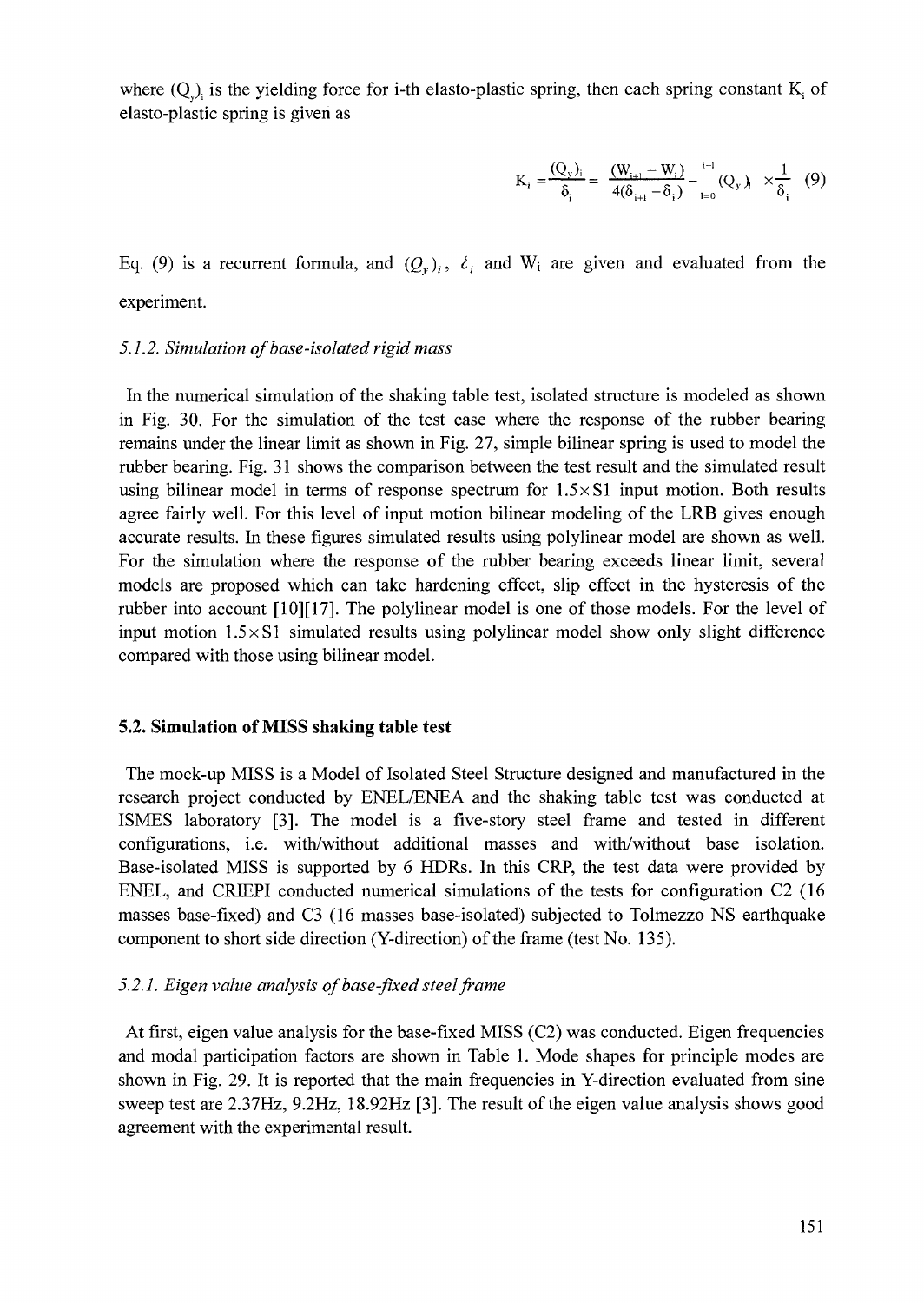





Fig. 30 Modeling of base-isolated rigid mass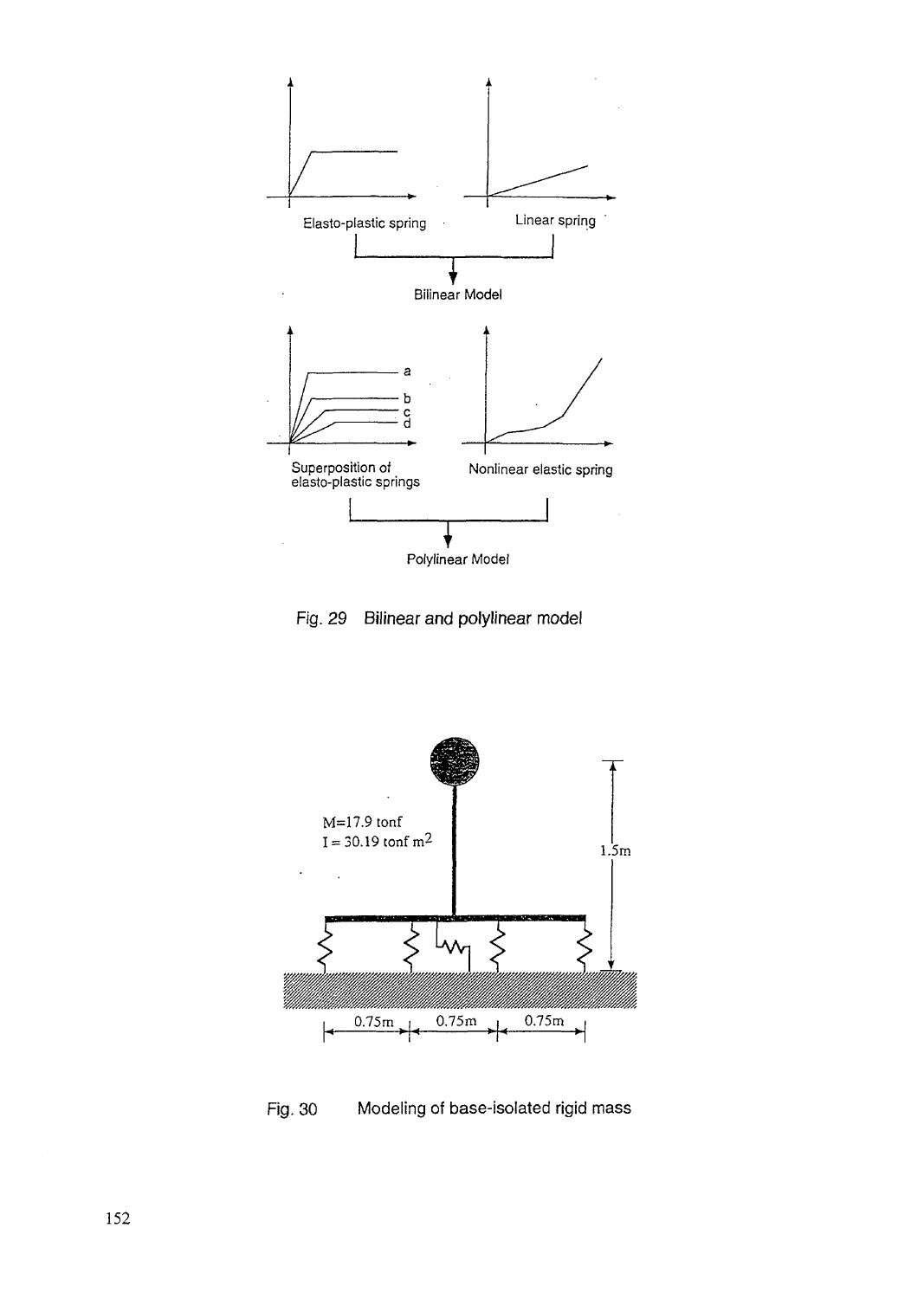| Order | Freq.(Hz)      | Period(sec) | Modal<br>participation factor participation factor<br>(X) | Modal<br>Y) |
|-------|----------------|-------------|-----------------------------------------------------------|-------------|
|       | 2.60 조         | 0.39.       | ≉≲1.04E-11੩                                               | 4.56E+00-   |
| 2     | 3.77           | 0.27        | $-4.53E+00$                                               | 7.25E-12    |
| 3     | 4.75           | 0.21        | $1.61E-11$                                                | 1.86E-11    |
|       |                | กำิว        | 4.08E-133                                                 | L*48F¥00    |
| 5     | 12.18          | 0.08        | $-1.54E + 00$                                             | $2.35E-13$  |
|       | 在建二14.69里      | :0.073      | 3-1.98E-123                                               | 463F-01     |
|       | 14.98          | 0.07        | 1.03E-12                                                  | 5.09E-12    |
|       | ිසිරිකි 20.97. | 252 0.05    | ≆2.30E-14\$                                               | *3.49E-01   |
| 9     | 22.52          | 0.04        | -8.30E-01                                                 | $-1.71E-15$ |
| 10    | 26.88          | 0.04        | -4.89E-13                                                 | 2.22E-13    |

Table 1 Eigen frequencies of base-fixed MISS

MEXB15.dat3



Fig. 31 Comparison of test and simulation for base-isolated rigid mass model (1.5S1 input)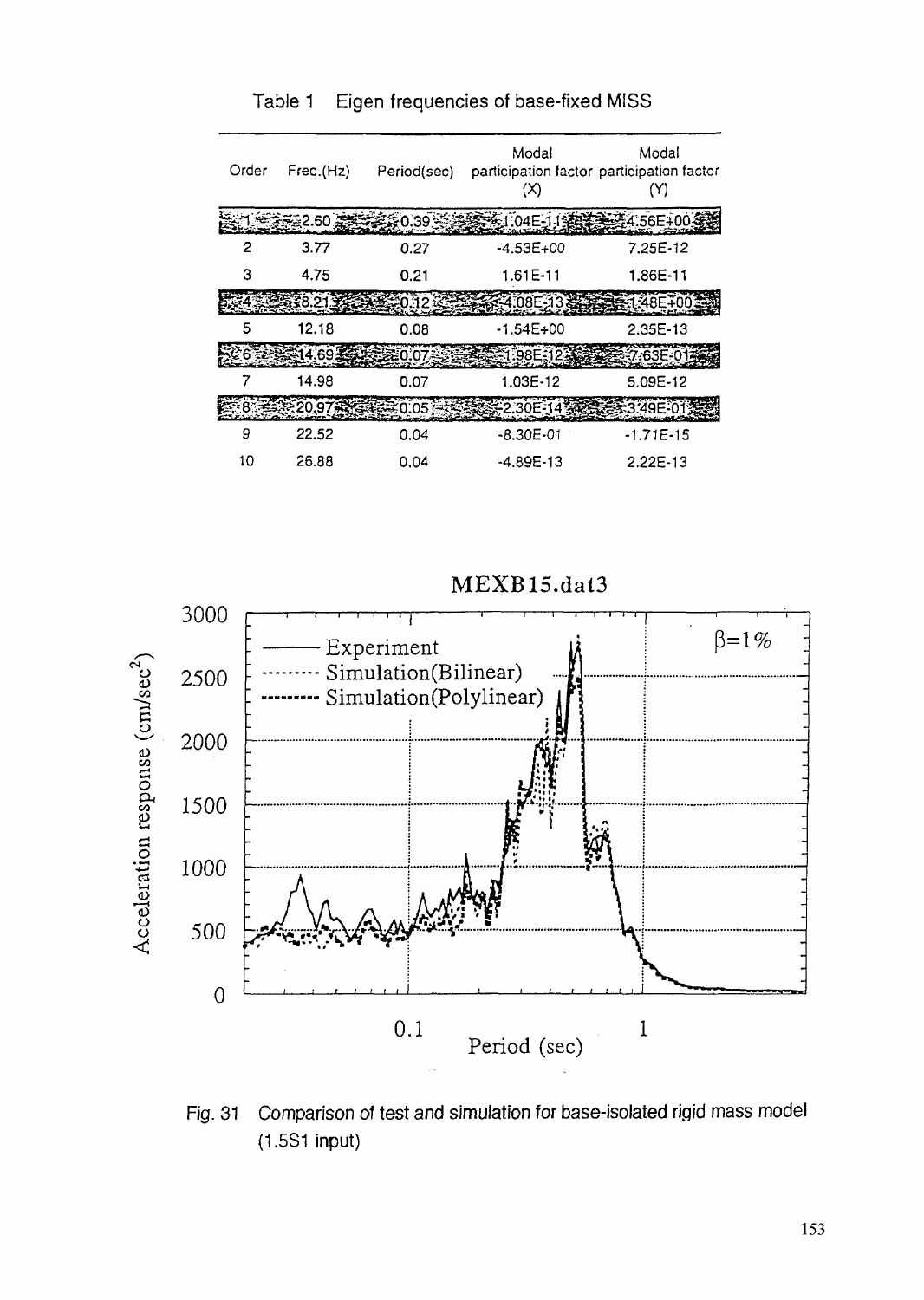### *5.2.2. Simulation of base-fixed steel frame*

Using superstructure model used for eigen value analysis, response analysis was performed. Modal damping factor of 1.7% is given for the first mode, which was evaluated from the test, and for the rest of the modes modal damping factor of 0.85%(=1.7%/2) is given. Figs. 30 and 31 show acceleration time histories from the test and the simulation. Figs. 35 and 36 show FRS (Floor Response Spectra) obtained from the test and the simulation with damping of 1%. Agreement between both results can be perceived.



Fig. 32 Mode shape of base-fixed MISS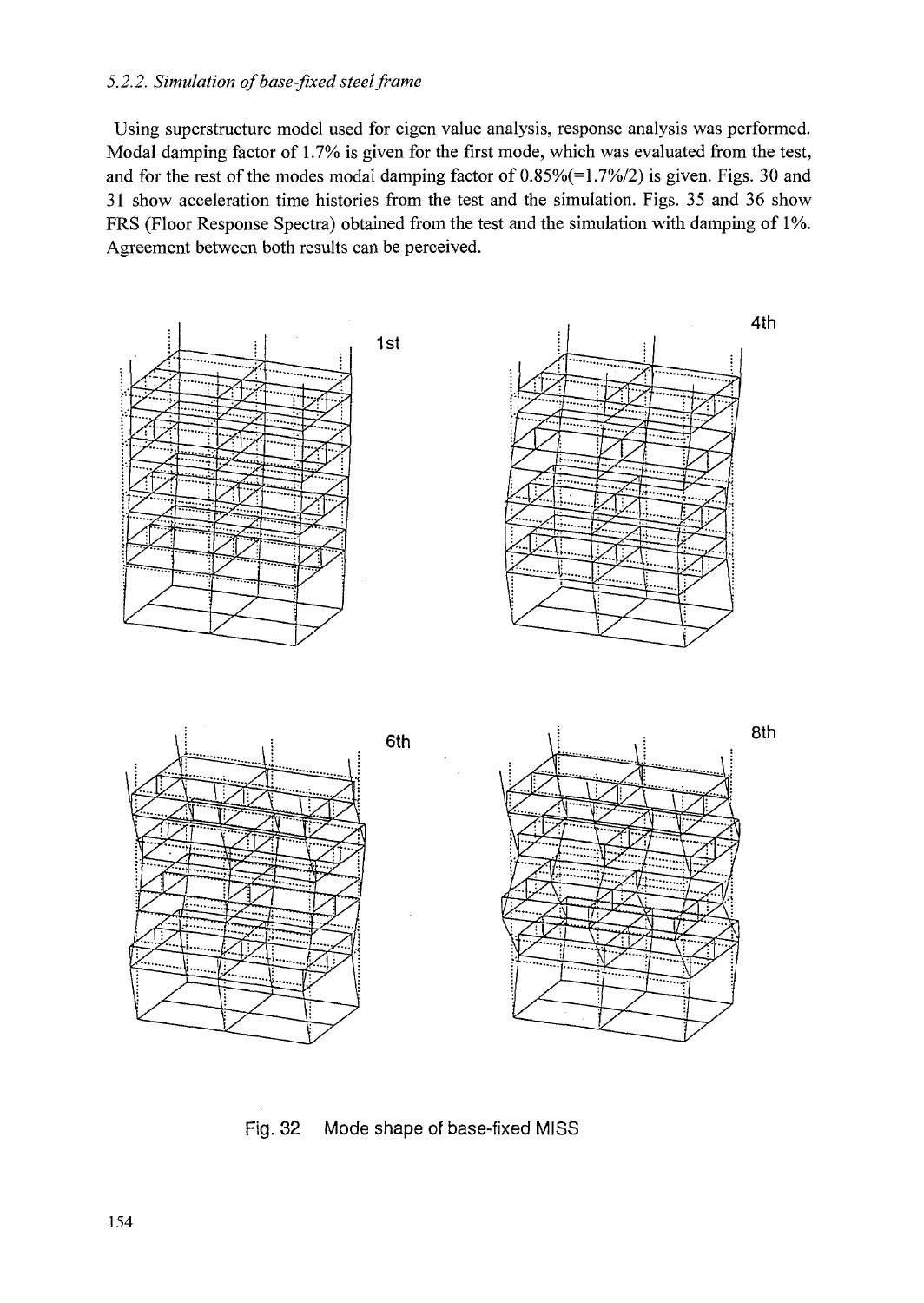#### *5.2.3. Simulation of base isolated steel frame*

At first, exigent value analysis was conducted for base-isolated MISS, where HDR is modeled using bilinear model. Eigen frequencies and modal participation factors are shown in Table 2. Mode shapes for the principle modes are shown in Fig. 37. Modeling isolators in the way mentioned in *5.1.1,* response analyses of base-isolated MISS were performed. From the damping of the superstructure and the rubber bearing, weighted modal damping [15], which is proportional to the maximum strain energy, is evaluated. Weighted modal damping ratio is given by following equation.

$$
\beta_{ieq} = \frac{\sum_{j} D_{j} k_{j} \Delta_{ij}^{2} + D_{iso} k_{iso} \Delta I_{i-iso}^{2}}{\sum_{j} k_{j} \Delta_{ij}^{2} + k_{iso} \Delta_{i-iso}^{2}}
$$
 (10)

where  $\beta_{\text{eq}}$  is the modal damping ratio for i-th mode,  $D_i$  and  $D_{\text{iso}}$  are respectively damping ratio of the superstructure and the rubber bearing,  $k<sub>i</sub>$  is stiffness of j-th member of the superstructure and  $k_{iso}$  is the total stiffness of the rubber bearings,  $\Delta_{ij}$  is the i-th modal strain of j-th member of the superstructure and  $\Delta_{i-iso}$  is the i-th modal displacement of rubber bearing. 1.7% of damping for the superstructure and 2% of additional damping for the rubber bearings are used.

HDRs used for the MISS are modeled by two models. One is bilinear model and the other is polylinear model. Parameters specifying these models are determined from the experimental results as described in *5.1.1.* Figs 38 and 39 show hysteresis loop of isolators in the numerical simulation compared with static rubber bearing test result. Comparisons of displacement response time history of rubber bearing are shown in Figs. 40 and 41, where bilinear model and polylinear model are used. Both simulation results show agreement with the test results to some extent, and in this case polylinear modeling did not necessarily give improvement. Fig. 42 shows comparison of the FRS obtained from the test and the simulation using bi-linear model for HDR. Around the fundamental period both results show agreement, however in shorter period range, discrepancy becomes larger. Fig. 43 shows the results of the simulation using polylinear model, and the improvement of the simulation is not perceived.

*Text cont. on page 164.*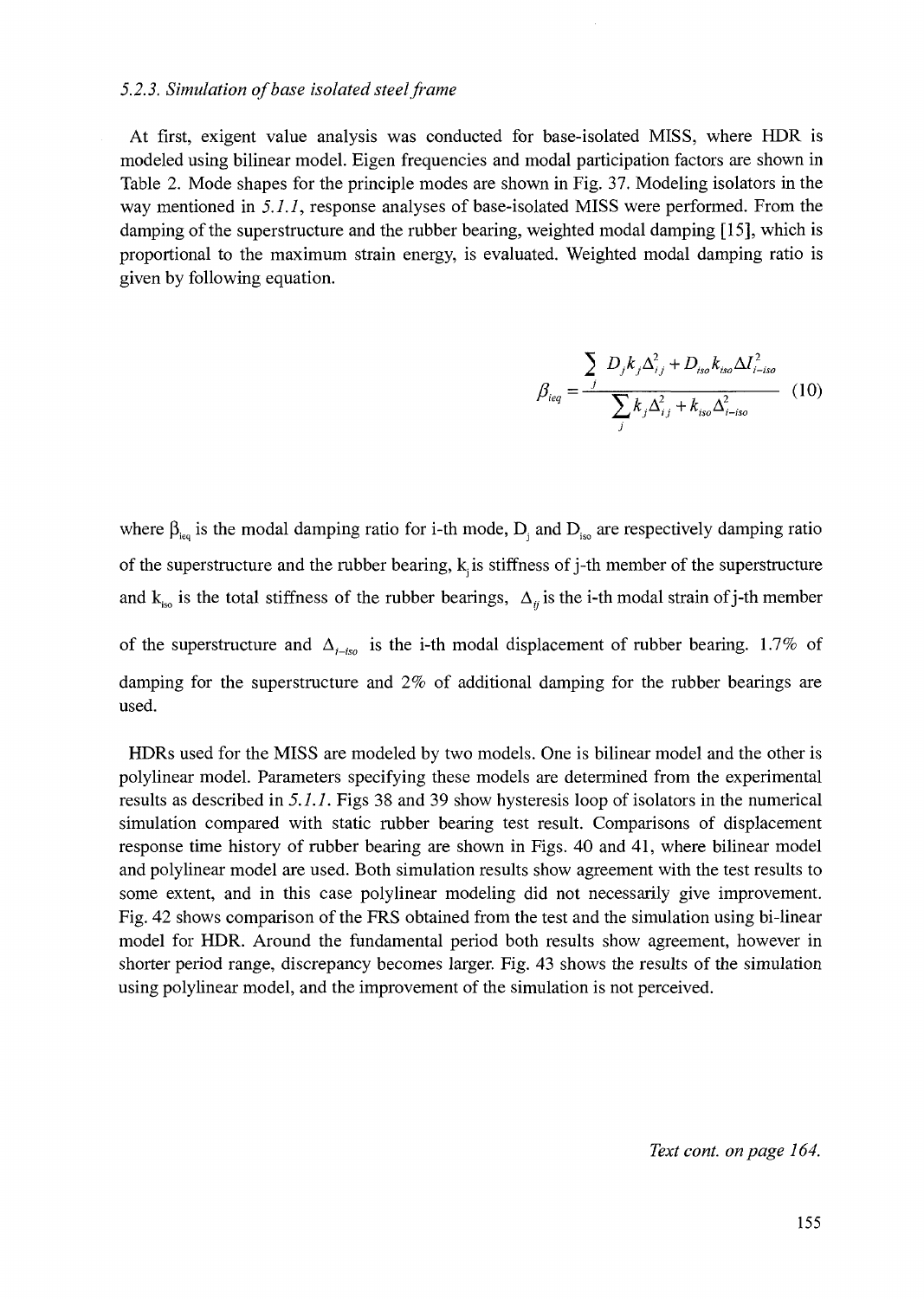

 $\Delta$ 





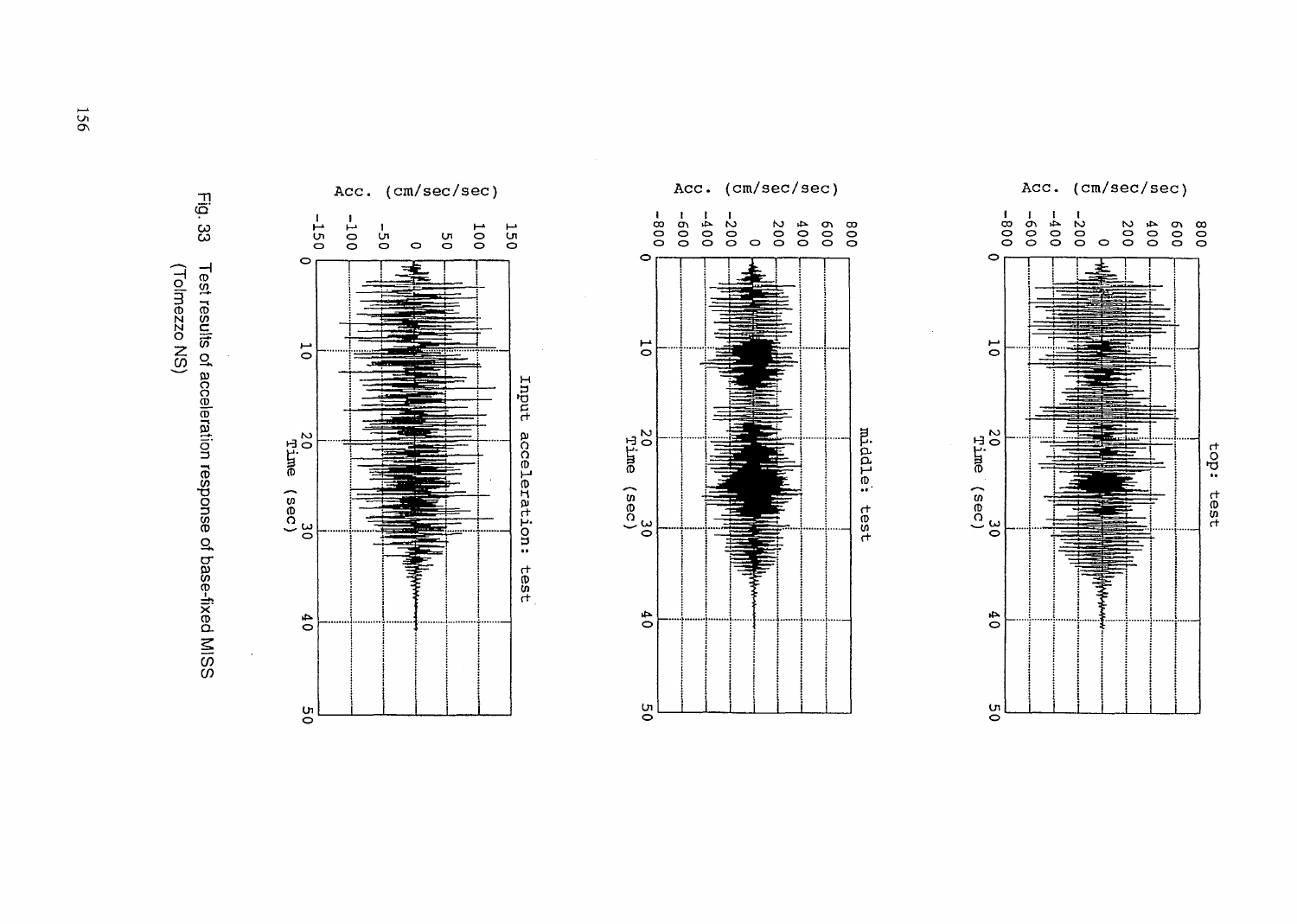

Fig. 34 Simulation results of acceleration response of base-fixed MISS (Toimezzo NS)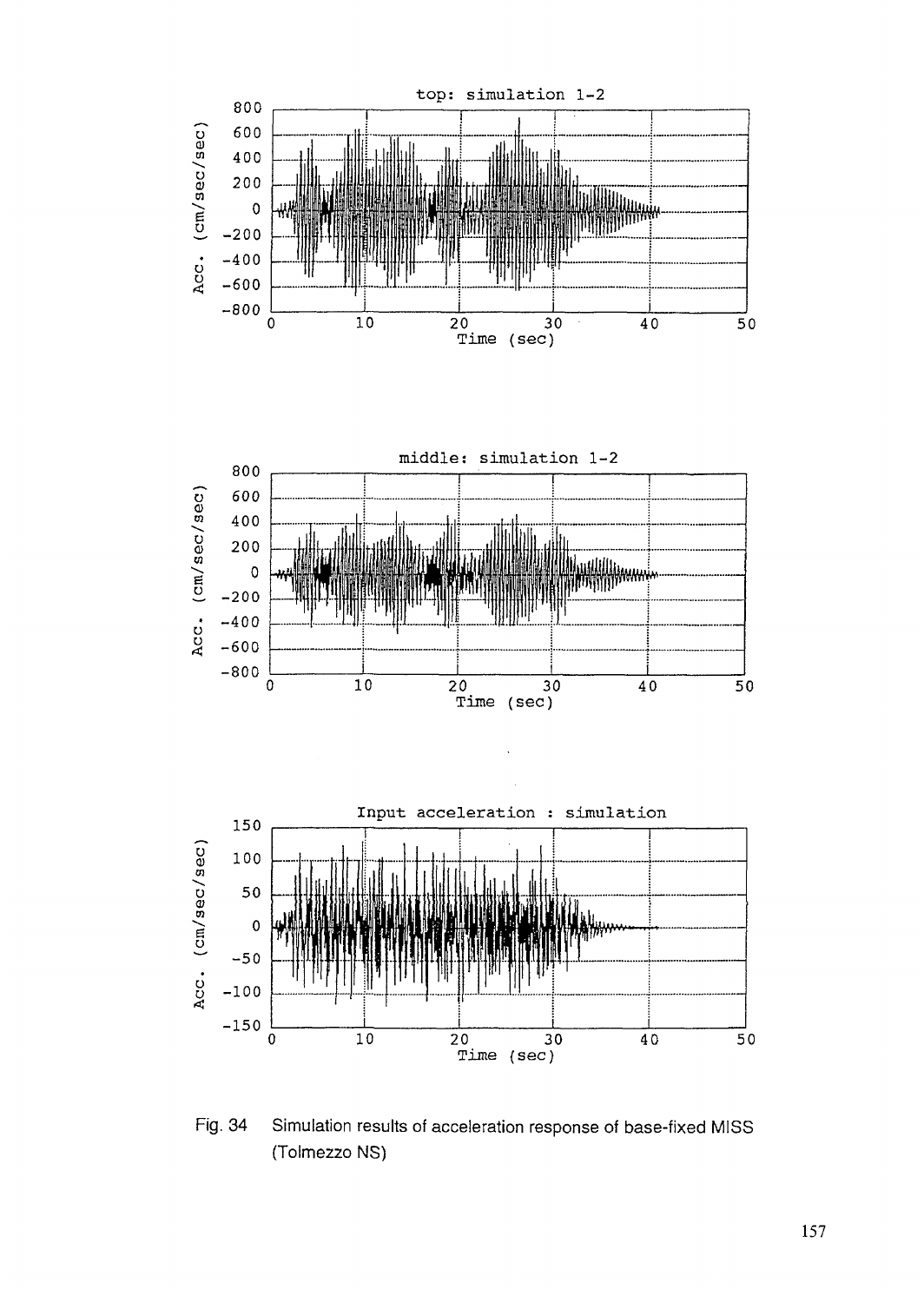

Fig. 35 Acceleration response spectra of base-fixed MISS (1% damping) test and simulation (at the middle level, model 3BH)



Fig. 36 Acceleration response spectra of base-fixed MISS (1% damping) test and simulation (at the top, model 3BH)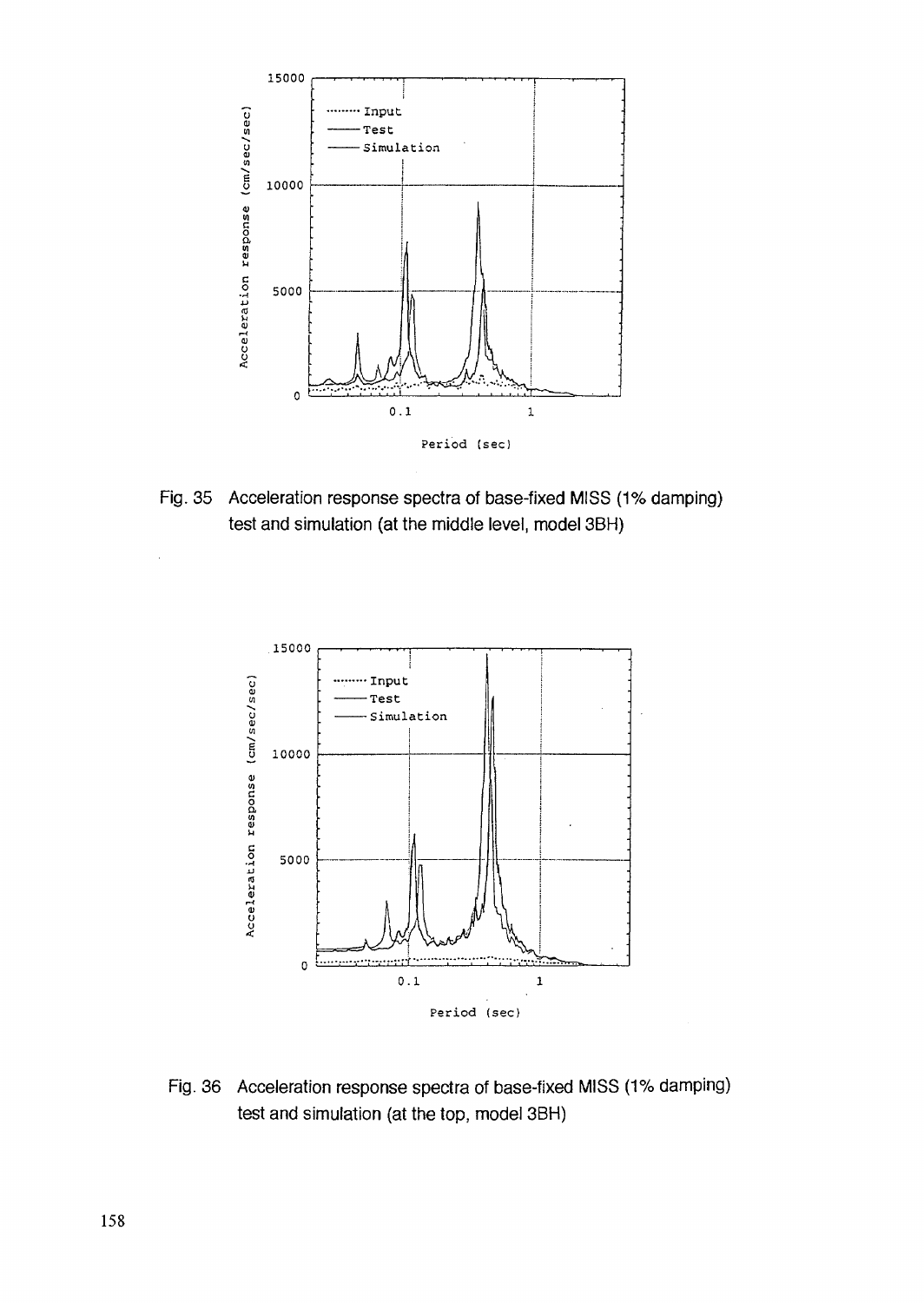| Order | Freq.(Hz)       | Period(sec) | Modal<br>participation factor participation factor<br>(X) | Modal<br>(Y)  |
|-------|-----------------|-------------|-----------------------------------------------------------|---------------|
|       | ≲1.06 ≆ັ        | 1.94        | 3.77E-10÷                                                 | :5.01E+00     |
| 2     | 1.11            | 0.90        | $-5.01E+00$                                               | $3.76E - 10$  |
| 3     | 4.55            | 0.22        | 5.31E-12                                                  | 2.24E-11      |
|       | 5.69.           | -0.18.      | 53-1:52E-12.                                              | 2.96E-01      |
| 5     | 7.93            | 0.13        | 1.56E-01                                                  | $5.33E-13$    |
|       | 6 ಕನ್ನಡಿಸಿ11.87 | -0.08       | 23.5.11E-14                                               | ≩8.04E-02.    |
| 7     | 14.28           | 0.07        | 1.36E-12                                                  | $-1.73E-12$   |
| 8     | 17.41           | 0.06        | $-3.79E - 02$                                             | 8.35E-14      |
|       | . - 18.63       | 0.05        | $-2.68E - 13.5$                                           | 3.90E-02      |
|       | -23.72          | 0.04        | -2.70E-14                                                 | $-3.23E - 02$ |
| 11    | 25.60           | 0.04        | 4.33E-14                                                  | 8.65E-14      |
| 12    | 28.49           | 0.04        | 1.67E-02                                                  | 2.08E-14      |

Table 2 Eigen frequencies of base-isolated MISS







Fig. 37 Mode shape of base-isolated MISS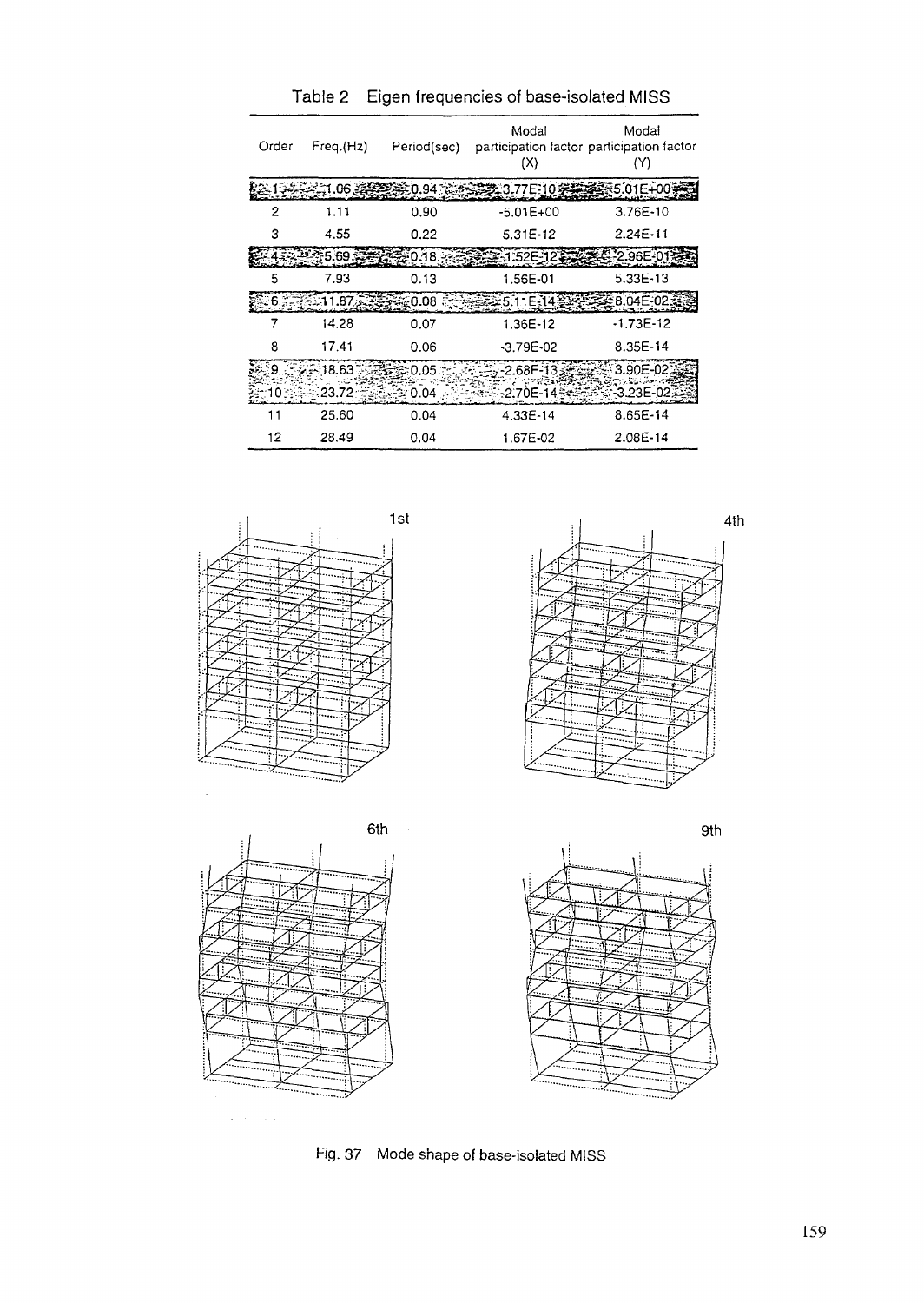

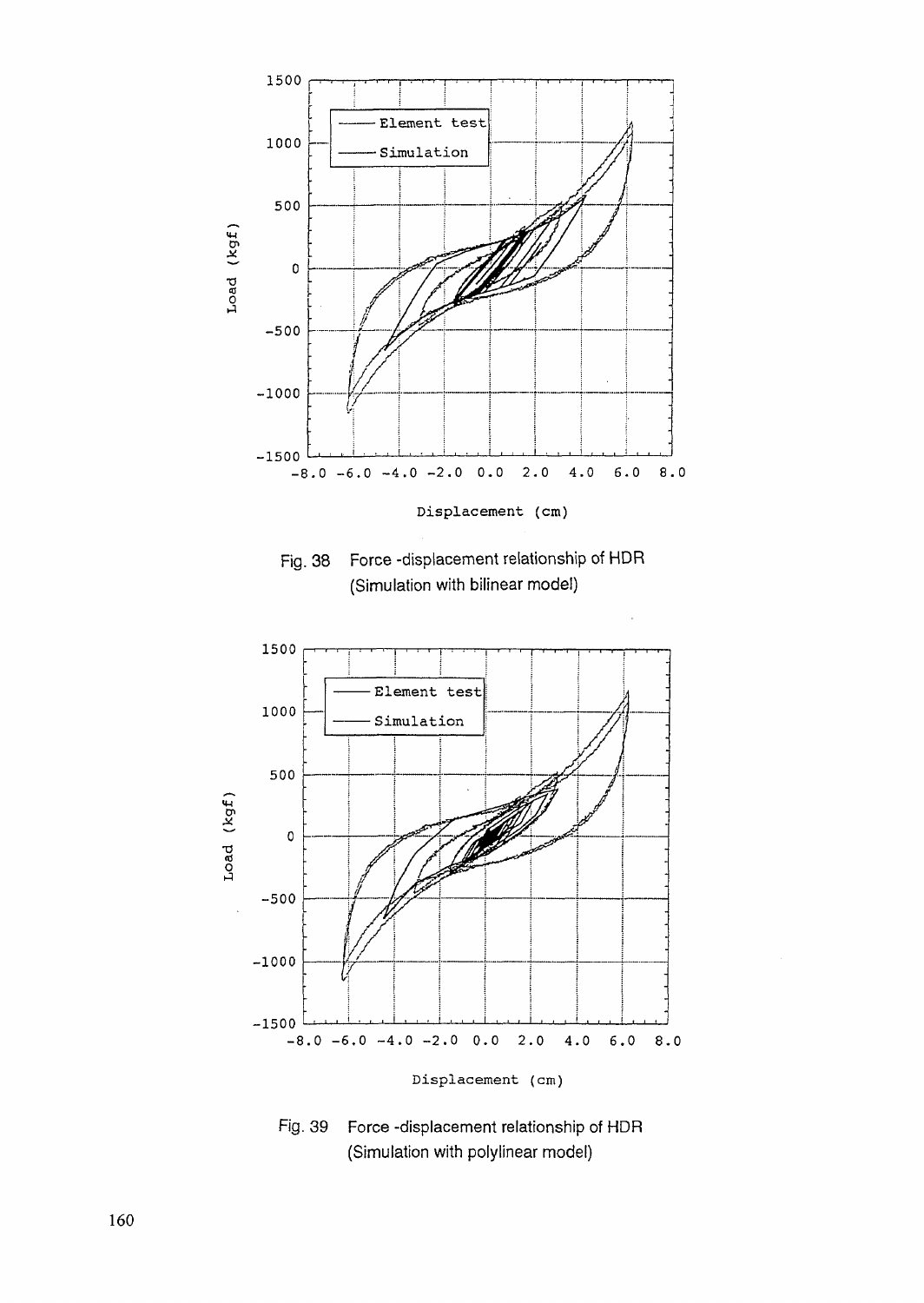

Fig. 40 Comparison of time displacement response of HDR (Simulation with bilinear model)



Fig. 41 Comparison of time displacement response of HDR (Simulation with polylinear model)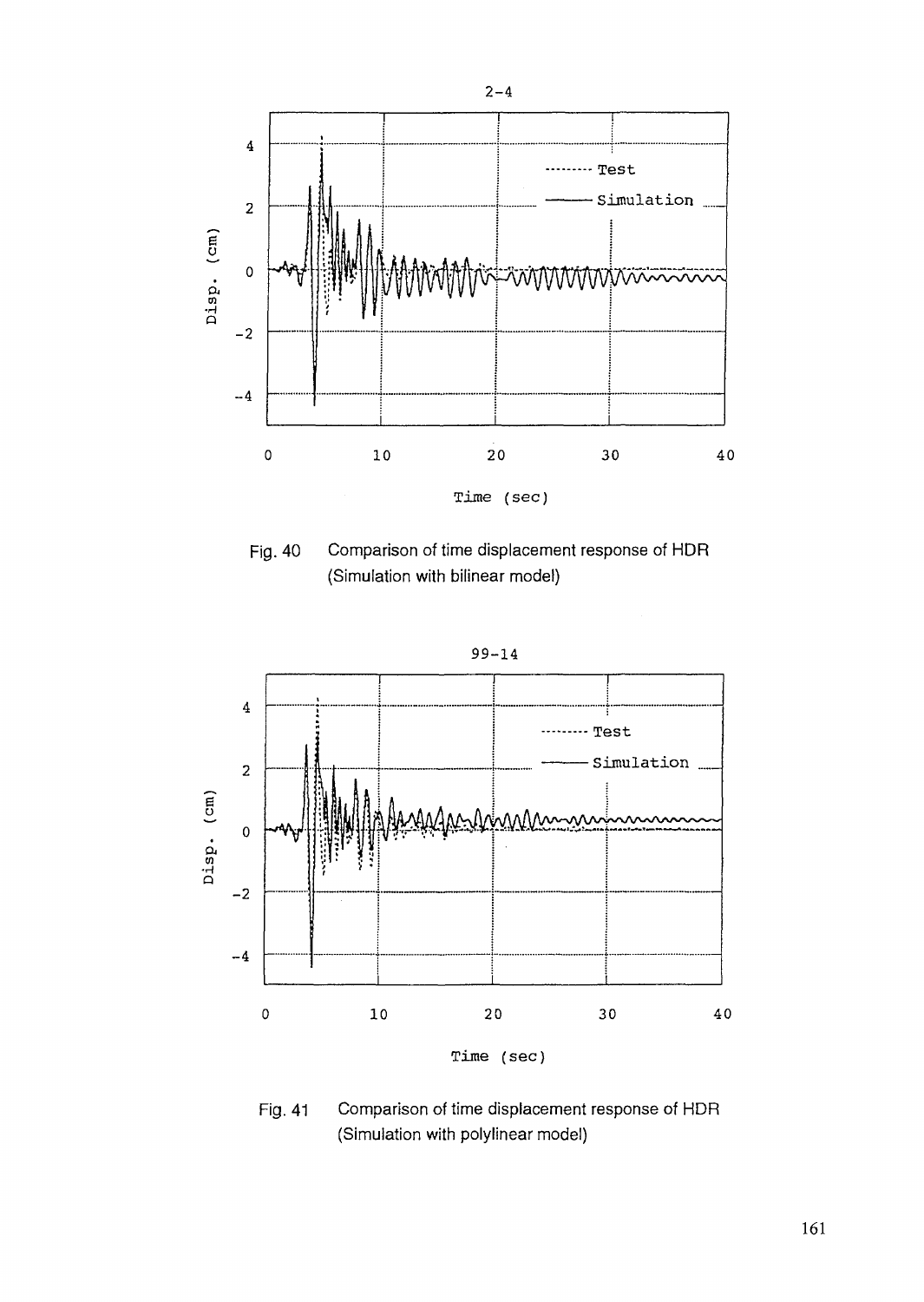





Acceleration response spectra (1% damping) test and simulation (at the middle) (Base-isolated model, Tolmezzo NS ) sim. 2-4



Acceleration response spectra (1% damping) test and simulation (at the top) (Base-isolated model, Tolmezzo NS ) sim. 2-4

### Fig. 42 Comparison of FRS from test and simulation (Simulation with bilinear model)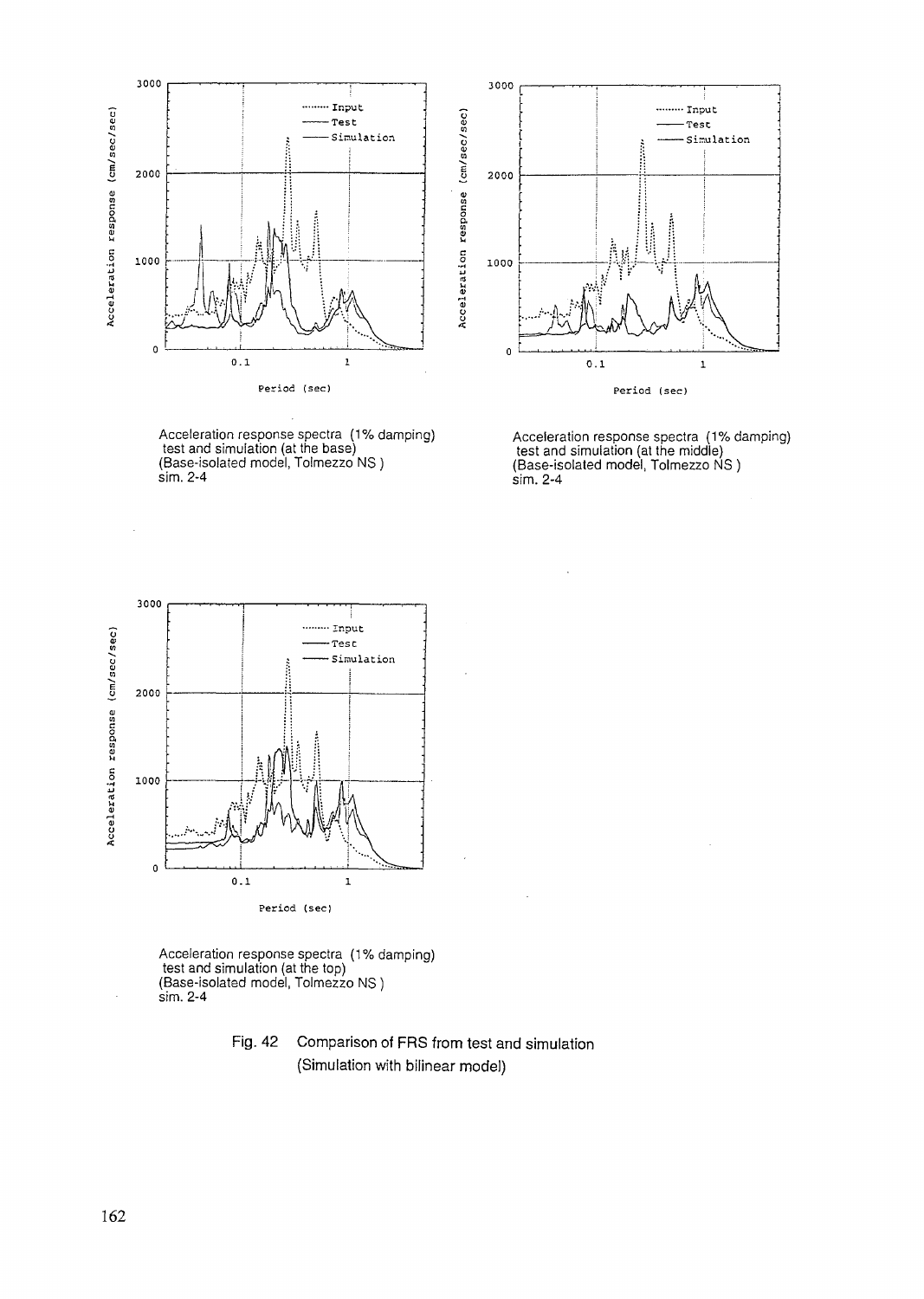



Acceleration response spectra (1% damping) test and simulation (at the base) (Base-isolated model, Tolmezzo NS) sim. 99-14

Acceleration response spectra (1% damping) test and simulation (at the middle) (Base-isolated model, Tolmezzo NS ) sim. 99-14



Acceleration response spectra (1% damping) test and simulation (at the top) (Base-isolated model, Tolmezzo NS ) sim. 99-14

> Fig. 43 Comparison of FRS from test and simulation (Simulation with polylinear model)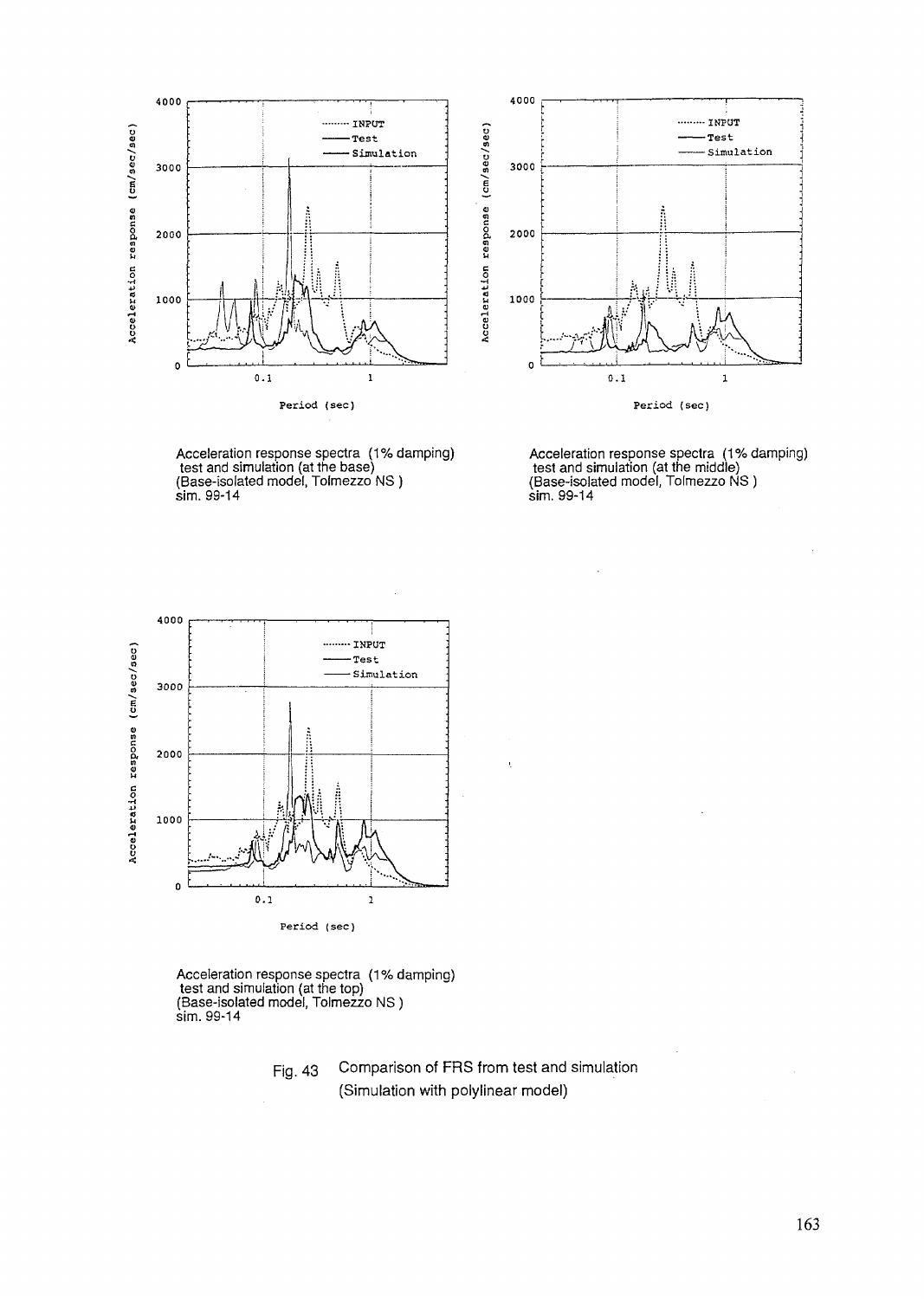### 6. CONCLUSIONS

Using computer code ABAQUS, numerical simulations of rubber bearing tests are conducted for NRBs, LRBs (data provided by CRIEPI) and for HDRs (data provided by ENEA/ENEL and KAERI). Several strain energy functions are specified according to the rubber material test corresponding to each rubber bearing. As for lead plug material in LRB, mechanical characteristics are reevaluated and are made use of. Simulation results for these rubber bearings show satisfactory agreement with the test results.

Simulations of shaking table tests are conducted for this rigid mass model supported by LRBs and for the steel frame model supported by HDRs. In the simulation of the rigid mass model test, where LRBs are used, isolators are modeled either by bilinear model or polylinear model. In both cases of modeling of isolators, simulation results show good agreement with the test results, hi the case of the steel frame model, where HDRs are used as isolators, bilinear model and polylinear model are also used for modeling isolators. The response of the model is simulated comparatively well in the low frequency range of the floor response; however, in the high frequency range discrepancies from the test result becomes larger, implying the requirement of more detailed or proper modeling of the rubber bearing and the steel frame.

#### **ACKNOWLEDGEMENTS**

Rubbers bearing tests and shaking table test carried out in CRIEPI were conducted in the research project "Verification Test of Seismic Isolation System for Fast Breeder Reactor" sponsored by Ministry of International Trade and Industry, Japan. LRB with thick lead plug was tested in the research project sponsored by Japan Atomic Energy Research Institute (JAERI) and Dr. Tada of JAERI is appreciated for providing the data. Authors would like to express their appreciation to Mr. S. Nomura of D.C.C. Ltd. for his contribution to the computational work.

#### **REFERENCES**

- [1] Dusi, A and Bertola, S., et al., 1997, "Status of Italian activities on intercomparison of analysis methods for seismically isolated nuclear structures", International Post-SMiRT Conference Seminar on Seismic Isolation, Passive Energy Dissipation and Active Control of Seismic Vibration of Structures, Taormina, Italy
- [2] Dusi, A., Forni, M. and Martelli, A., 1998, "Contribution of Italy to the activities on intercomparison of analysis methods for seismically isolated nuclear structures: Finite Element Analysis of lead rubber bearings", IAEA RCM material, Hertford, UK
- [3] Forni, M., Martelli, A. and Dusi, A., 1998, "Contribution of Italy to the activities on intercomparison of analysis methods for seismically isolated nuclear structures: Shake table tests on a steel frame structure mock-up", IAEA RCM material, Hertford, UK
- [4] Hirata, K., Matsuda, A. and Yabana, S., 1997, "Contribution of Japan to the activities on intercomparison of analysis methods for seismically isolated nuclear structures", Proc. International Post-SMiRT Conference Seminar on Seismic Isolation, Passive Energy Dissipation and Active Control of Seismic Vibrations of Structures, Taormina, Italy